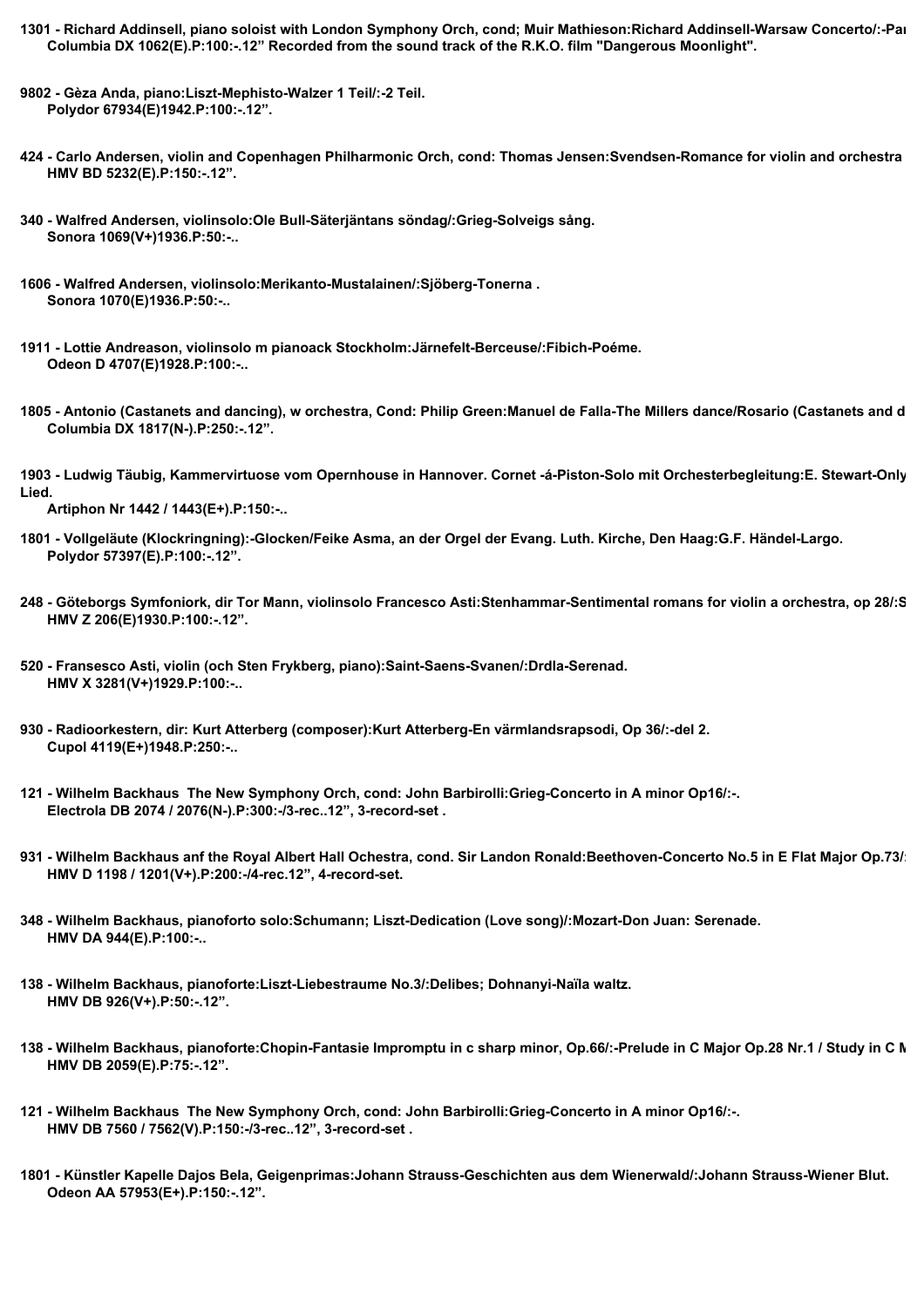**1804 - Dajos Bela Trio (D Bela, Violine; Hermann Zanke, Flöte; Fr Grothe, Klavier):Jaques Offenbach**

**-Hoffmanns Erzählungen: Barcarolle**

- **1001 Niels Viggo Bentzon, piano:Arnold Schönberg-Sechs kleine Klavierstücke, Op. 19 (part 1-3)/:-(park 4-6). HMV X 7261(N-)1950.P:500:-..**
- **533 Julius Berger, cello solo m piano, Berlin:Bach-Frühlingserwachen/:Elgar-Liebesgruss. Beka G 15286 / 15287(E).P:150:-..**
- **402 Julius Berger, cello-virtouse Berlin med pianoack.:J.S. Bach-Meditation "Ave Maria"/:Giordani-Cario mio ben. Ekophon NS 513(E).P:100:-..**
- **503 Alexander Brailowsky, Pianist:Chopin-Waltzes, vol.1/:-Op.18 / Op.34 No.1,2,and 3 / Op.42 / Op.64 No. 1,2 and 3. RCA Victor M 863(E+).P:400:- /4-rec..12", 4-record-set in original album (American).**
- **845 Alexander Brailowsky, piano:Chopin-Nocturno Es-Dur Op9 Nr2/:-Valse As-Dur Op34. Polydor 95143(E+)1928.P:150:-.12".**
- **9809 Alexander Brailowsky, Pianist:Chopin-Mazurka B-dur, Op7, No1/:-Fantasie Impromptu: Cis-Moll, Op66. Polydor 95324(E)1929.P:100:-.12".**

- **1304 Natanael Broman, piano:Natanael Broman-Roccoco/:Sinding-Frühlingsrauschen. HMV X 2730(E+)1928.P:250:-..**
- **1904 Natanael Broman, piano:Emil Sjögren-Morgonvandring/:Natanael Broman-Rokoko. HMV X 4922(E+)1937.P:250:-..**
- **431 Else Marie Bruun & Julius Koppel, vi; Champer Orch. of Palace Chapel Copenhagen:Bach-Concerto in D minor for 2 violins and string orchestra/:-. HMV DB 5289 / 5290(N-).P:400:-/2-rec..12", 2-record-set.**
- **411 Budapest String Quartet (Josef Reismann; Alexander Schneider; Istvan Ipolyi; Mischa Schneider):Hugo Wolf-Italian serenade in G Major/:-conclusion. HMV DA 1304(E).P:100:-..**
- 1301 The Budapest String Quartet (Emil Hauser, Josef Roisman, Istvan Ipolyi, Harry Son) :Beethoven-Quartet in F Major Op.59 No.1 (  **HMV D 7741 / 7744(E+)1930.P:600:-/4-rec..12", 4-record-set in original album.**
- 1301 The Budapest String Quartet with Alfred Hobday and Anthony Pini (Josef Roisman, Mischa Schneider, Boris Kroyt, Alexander **S HMV DB 8294 / 8297(E)1936.P:600:-/4-rec..12", 4-record-set in original album.**
- 1301 The Budapest String Quartet (Josef Reismann; Alexander Schneider; Istvan Ipolyi; Mischa Schneider) :Beethoven-Quartet in E  **HMV DB 8206 / 7744(E+)1938.P:600:-/4-rec..12", 4-record-set in original album.**
- 1301 Rudolf Serkin, piano with members of The Busch String Quartet (Adolf Busch, Karl Doktor, Hermann Busch):Brahms-Piano Qua  **HMV DB 7323 / 7326(E)1932.P:600:-/4-rec.12", 4-record set in original album.**
- 1301 The Busch String Quartet (Adolf Busch, Gösta Andreasson, Karl Doktor, Hermann Busch):Schubert-Quartet in D minor (Death and the maiden)  **HMV DB 8365 / 8368(E+)1935.P:800:-/4-rec.12", 4-record set in original album.**
- 1301 The Busch String Quartet (Adolf Busch, Gösta Andreasson, Karl Doktor, Hermann Busch):Brahms-Quartet in C minor Op.51 No.  **HMV DB 7312 / 7315(E+)1936.P:800:-/4-rec.12", 4-record set in original album.**
- 411 Robert Casadesus, Klavier mit dem Pariser Symphonie-Orchester Dir: Eugéne Bigot:Mozart-Klavierkonzert in c-moll K.V. 491/:-R  **Columbia LWX 273 / 276(E).P:400:- / 4-rec..12", 4-record-set.**

**<sup>1304 -</sup> Natanael Broman, piano:Sinding-Frühlingsrauschen/:Chopin-Etude i Ass-Dur. CRG X 567(E)1919.P:250:-..**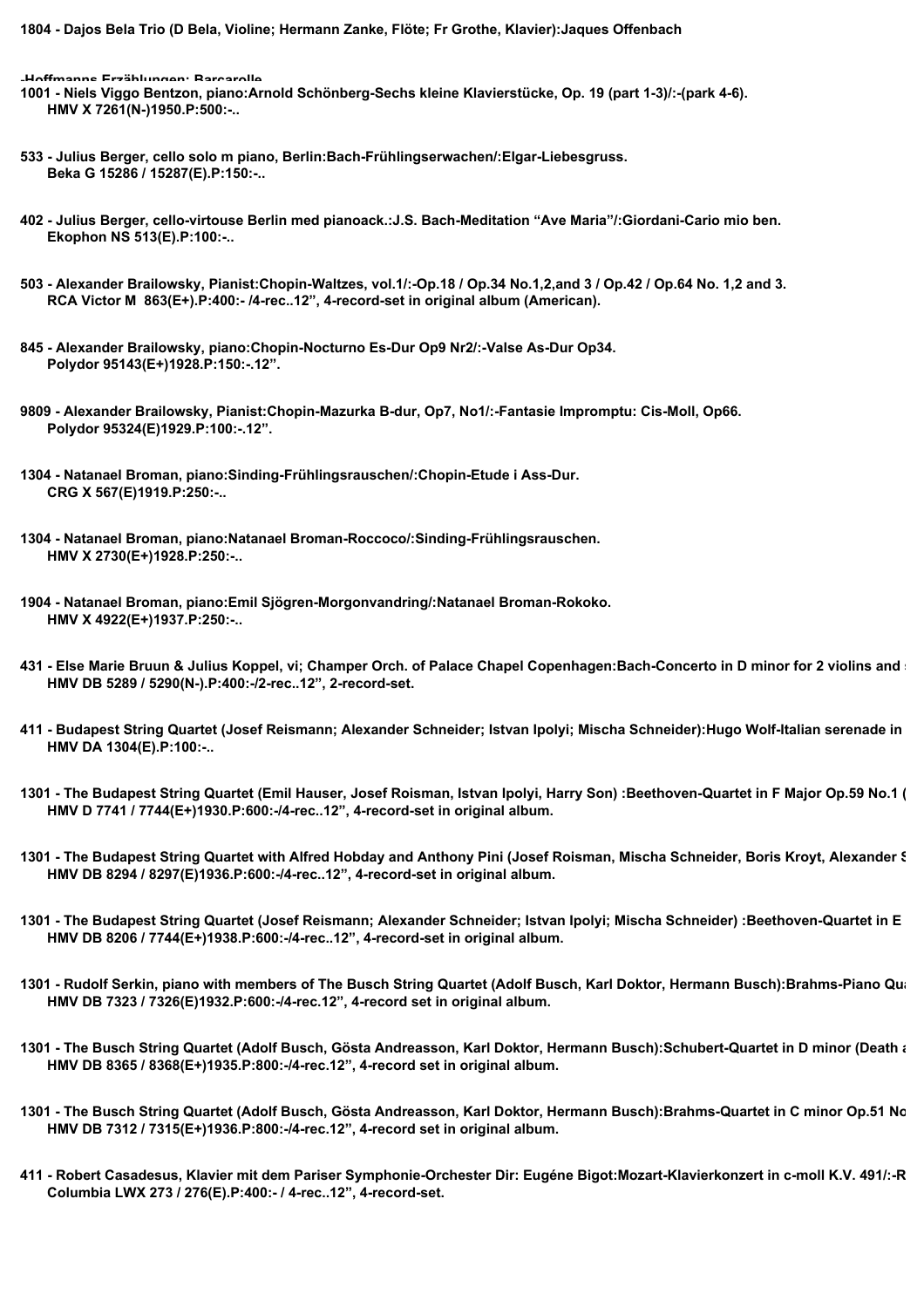- **537 Cello solo by Pablo Casals with piano:Popper-Popper´s mazurka Op.11 No.3/:Popper-Gavotte in D. Columbia 7358(E).P:500:-.12", Signed by Pablo Casals.**
- **1204 Pablo Casals, cello with piano acc: N. Mednikoff:Saint-Saens-Le Cygne (The Swan)/:Schubert-Moment Musical. HMV DA 776(E).P:100:-..**
- **1308 Pablo Casals, cello a N. Mednikoff, piano:Rubenstein-Melody in F/w Otto Schulhof, piano:Schumann-Träumerei. HMV DA 833(N-).P:100:-..**
- **9832 Pablo Casals, cello with piano acc: N. Mednikoff:Schumann-Träumerei/:Rubenstein-Melody in F. HMV DA 833(E+).P:100:-..**
- 1804 Pablo Casals, cello w London Symph Orch. cond: Sir Landon Ronald:Boccherini-Concerto in B Flat Major/w Otto Schulhof, pian  **HMV DB 8245 / 8247(E+).P:400:-/3-rec.12", 3-record-set.**
- **1405 Arthur Catterall, violin with piano:Paganini, arr Catterall-Caprice No.13/:Mozart-Menuet in D. HMV B 3216(N-).P:150:-.Arthur Catterall (1883-1943).**
- **1911 Carl Christiansen, cello (Natanael Broman, piano):Gluck, arr Grünfeld-Orfeo ed Eurodice: Melodi/:Cassado-Serenad. HMV X 2865(E)1928.P:150:-..**

- **2102 Henri Condamine, Violin-Solo mit Klavierbegleitung:Max Bruch-Kol Nodrei/:J. Hubay-Poéma Hongpois. Odeon O 11210(V).P:100:-..**
- **2103 Alfred Cortot, pianoforte solo:Weber-Invitation a la valse/:-Part 2. HMV DA 855(E).P:100:-..**
- **1001 Alfred Cortot, Pianoforte :Brahms, arr Cortot-Wiegenlied Op 45 No4/:Chopin-Nocturne in F Sharp Major Op15 No2. HMV DA 1923(E+).P:100:-.12".**
- **1703 Alfred Cortot, pianoforte solo:Chopin-Studies Op.25 (No.1 and No.12)/:-(No.2 and No.10). HMV DB 2308(N-).P:150.12".**
- **338 Alfred Cortot, piano and London Philharmonic Orch, dir: Sir Landon Ronald:Schumann-Concerto in A minor Op.54/:-. HMV DB 7648/ 7651(N-).P:600:-/4-rec..12", 4-rec.set in album.**
- **1100 Alfred Cortot, Jacques Thibaud and Pablo Casals:Haydn-Trio in G Major/:-. HMV DA 895- 896(N-)1927.P:300:-/2rec-set.2-record-set.**
- **537 Organ solo by G.D. Cunningham:J.S. Bach-Toccata and Fugue in D minor/:-part 2. Columbia DX 515(E).P:100:-.12".**
- **225 Yvonne Curti, violin solo, w piano (=Georges Van Parys):Monti-Czardas/piano (=Maurice Fauré):Simonetti-Madrigale. Columbia 5290(E).P:75:-.Rec 1928 resp 1930.**
- **411 Clifford Curzon, piano with The National Symphony Orchestra, cond: Enrique Jorda:De Falla-Nights in the garden of Spain/:-. Decca AK 1158 / 1160(N-).P:400:- / 3-rec..12", 3-record-set.**
- **431 The Danish Quartet (G Jespersen fl: E Bloch vi; T Svendsen ce; Lund-Christiansen pi) :Händel-Concerto á 4 i D moll/:-. HMV DB 5218(E).P:100:-.12".**
- **1305 Hilding Domellöf, piano solo:Edvard Grieg-Brudföljet drar förbi /:Emil Sjögren-Erotikon, op. 10, No. 3. HMV X 7163(E+)1945.P:200:-.Domellöf´s only recording session.**

**<sup>9802 -</sup> Peggy Cochrane, violin w piano acc.:Raff-Cavatina/:Massenet-Thais: Meditation. BroadcastTwelve 5007(V+).P:75:-..**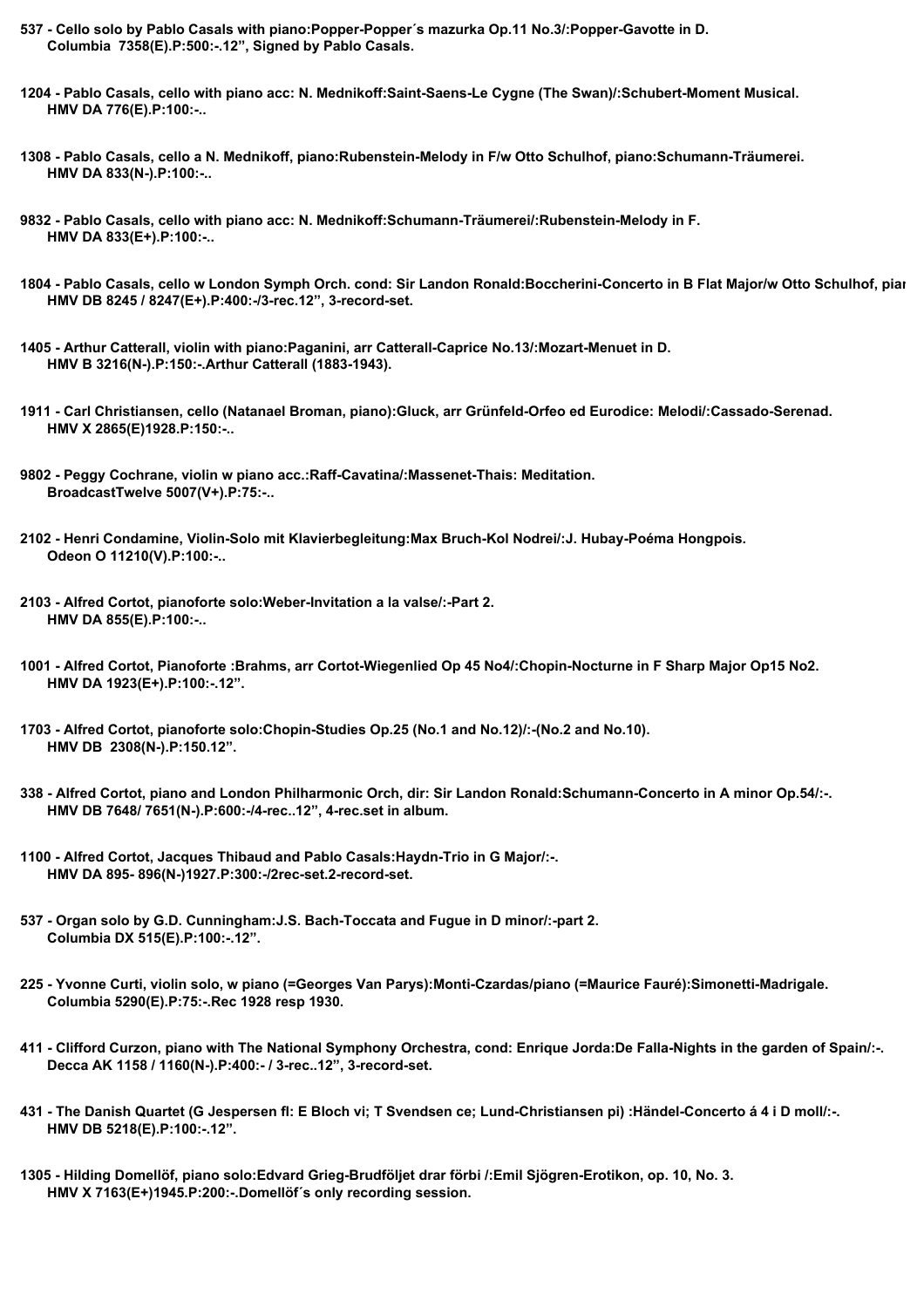- **1801 Marcel Dupré, organ:Bach-Prelude and Fuguein A minor/:-Part 2. Decca K 1949(E+).P:100:-.Recorded in St. Marks Church, North Audley St, London.**
- **1208 Sixten Ehrling, piano; director the composer Hans-Åke Gäfvert:Gäfvert-Rapsodi Miniature för piano och stråkkvartett/:-part 2. Sonora 9022(N-)1946.P:200:-..**
- **504 Sixten Ehrling, piano m Kungl Hovkapellet, dir Charles Wildman:Charles Wildman-Romans i moll, part1/:Charles Wildman-part2. HMV DA 11000(E)1947.P:100:-..**
- **1308 France Ellegaard, piano:Manuel de Falla-Danse rituelle du feu/:Chopin-Etude Op.10 Nr.3. Siemens Spezial 67919(E-).P:100:-.12".**
- **1702 Mischa Elman, violin and piano acc by Percy B Kahn:Drigo-Serenade/:-. GCR G.C. 3 - 7922(E).P:150:-..**
- **1001 Mischa Elman, violin with orchestra:Cecar Gui-Kaleidoscope Op.50 No.9 (Orientale)/:Drdla-Souvenir. HMV DA 195(V+).P:100:-..**
- **722 Mischa Elman, violin with piano acc by Raymond Bauman:Drdla-Souvenir/:Cui-Orientale Kaleidoscope Op.50 No.9. HMV DA 1010(N-).P:150:-..**
- **9802 Mischa Elman, violin a Carroll Hollister, piano acc.:Tchaikovsky-Melodie op42 no3/:Saint-Saens-Le Cygne (The swan). HMV DA 1143(E+).P:75:-..**
- **9802 Mischa Elman, violin a Marcel Van Gool, piano:Schumann-Träumerei/w Carroll Hollister, piano:Schubert-Valse sentimentale. HMV DA 1144(E+).P:75:-..**
- **301 Mischa Elman, violin and piano acc by Carroll Hollster:Drigo-Les Millions dÁrlequin: Serenade/:Drdla-Serenade. HMV DA 1214(V+).P:50:-..**
- **1200 Mischa Elman, violin and Wolfgang Rose, piano:Smetana-Aus der Heimat No.2/:-Part 2. HMV DA 1942(E).P:75:-..**
- 1703 Ivan Ericson violinsolist med Curt Åkerlinds orkester, piano Dir: Carl Achatz:Curt Åkerlind-Romans /Solist: Anna Fagerström, h  **Odeon D 6070(E)1946.P:100:-.12".**
- **431 George Eskdale, trumpet and Symphony Orch, cond: Walter Goehr:Haydn-Concerto for trumpet and orchestra: Andante/:-Rondo. Columbia DX 933(E).P:50:-.12".**
- **1904 Edwin Fischer, Klavier mit seinem Kammer-Orchester:Joseph Haydn-Sinfonie Nr.104 in D-Dur (Londonder Sinfonie)/:-. Electrola DB 4615 / 4617(E).P:200:-/3-rec..3-rec.set .**
- **9921 Edwin Fischer, Klavier mit der Sächsischen Staatskapelle Dir: Karl Böhm:Beethoven-Klavierkonzert Nr.5 in Es-Dur Op. 73/:-. Electrola DB 5511- 5515(V).P:200:-/5-rec..5-rec.set in album.**
- **424 Edwin Fischer, pianoforte solo:Brahms-Intermezzo in E Flat Major Op.177 No.1/:-Intermezzo in B flat minor Op.117 No.2. HMV DB 6478(E+).P:100:-.12".**
- **431 Edwin Fischer, pianoforte solo:Mozart-Sonata in A Major K.331/:-. HMV DB 1993 / 1994(E+).P:200:- / 2-rec..12", 2-record-set.**

**226 - Edwin Fischer, pianoforte solo:Bach-Prelude and Fugue No.37 F Sharp Major / Prelude and Fugue No.38 F Sharp Major/** :-Prelude and Fugue No.39 G Major / Prelude and Fugue No.40 G Minor / Prelude and Fugue No41 A Flat / Prelude and Fugue No42 G S  **HMV DB 2945 / 2950(N-).P:500:-/6-rec..6-record-set.**

**20 - Edwin Fischer, piano:Beethoven-Sonata in F-minor Op57 (Appassionata)/:-. HMV DB 7899- 7901(E).P:250:-/3-rec.12", 3-record-set in album.**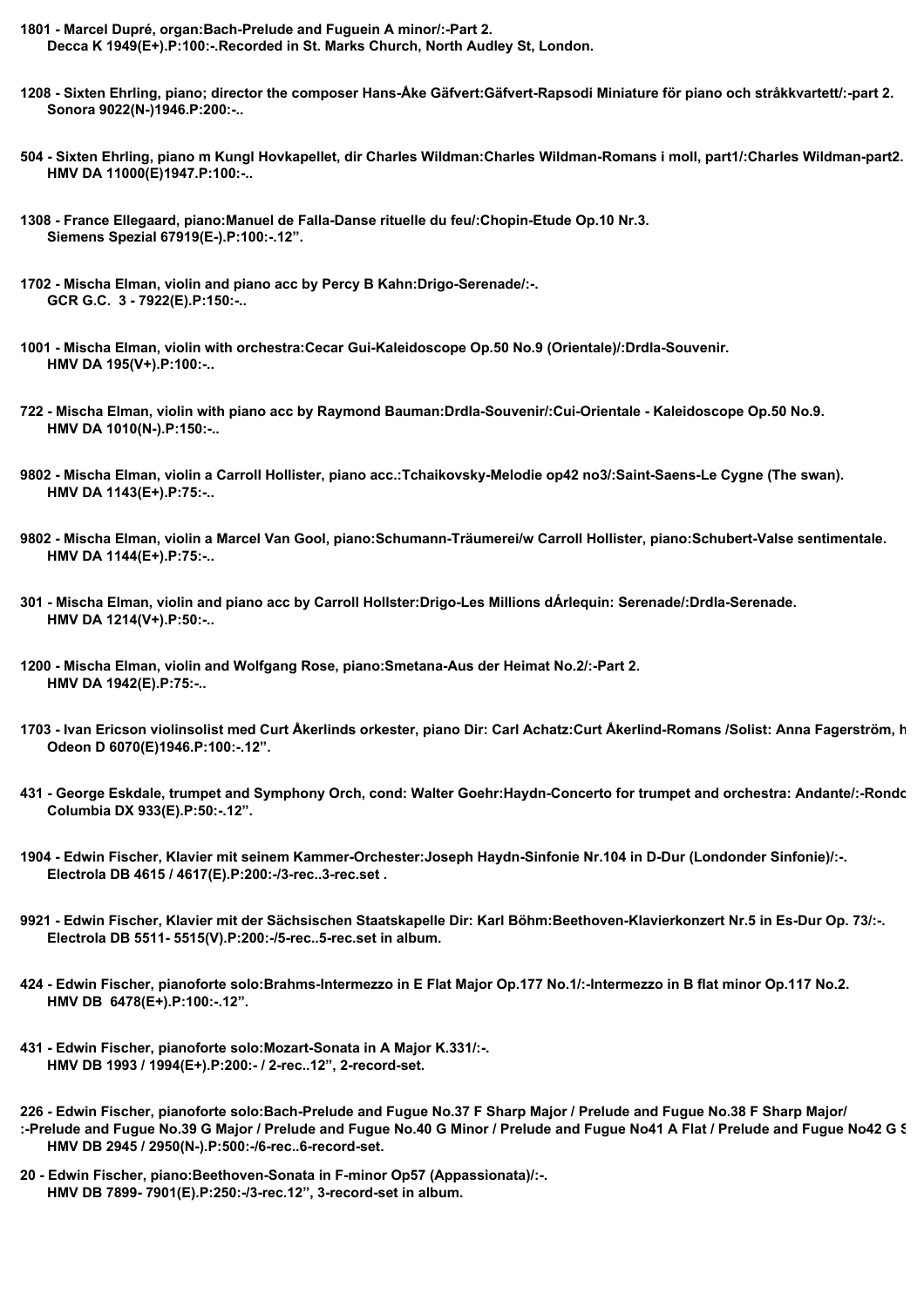226 - Edwin Fischer, pianoforte solo:Bach-Prelude and Fugue No.44 in A minor/Prelude No.45 in B Flat/Wanda Landowska, harpsichor **minor .**

 **HMV DB 8276 / 8279(E+).P:400:-/4-rec..4-record-set.**

- **1001 The National Symph Orch, cond: Anatole Fistoulari:Bizet-Carmen Suite No1/Solo violin: David McCallum:-Carmen Suite No.2. Decca AK 1286 / 1288(N-).P:300:-/3-rec..12", 3 record set.**
- **517 Pierre Fournier, cello Gerald Moore, piano:Saint-Saens-Le Cygne/:Rubenstein-Melody Op3 No1. HMV DA 1868(E).P:75:-..**
- **1100 Pierre Fournier, cello with ernest Lush, piano:Fauré-Berceuse, Op.16/:Debussy-Réverie. HMV DA 2028(N-).P:100:-..**
- **411 M. Zino Francescatti, violin; au piano: M. Maurice Fauré:Pablo de Sarasate-Zigeunerweisen/:-. Columbia DCX 37(N-).P:500:-.12".**
- **537 Ignaz Friedman, pianoforte solo:Paderewski-Menuet Op.14 No.1/:Rubinstein-Valse Caprice . Columbia DX 779(N-).P:200:-.12".**
- **9825 Harry Fritz-Crone, violin w piano:Järnefeldt-Berceuse /:Händel-Largo. HMV X 2278(V)1925.P:50:-..**
- **930 Harry Fritz-Crone, violin (w Inga Fritz-Crone, piano):Kreisler-Liebesleid/:Kreisler-Liebesfreud. HMV X 3914(V)1932.P:50:-..**
- 932 Radiotjänsts Underhållningsork; dir Jakob Gade(the composer); Gösta Finnström, vi:Jakob Gade-El Matador/:Jakob Gade-Tango  **Cupol 6003(E)1947.P:250:-.12".**
- **1305 Gallis pianokvintett:Felix Körling-Anne-Marie/:L. Silésu-Un peu d´amour. Columbia 8547(E+)1928.P:100:-..**
- **121 Gallis pianokvintett:Becce-Serenata Amorosa/:-Legende d´amour. Columbia 8546(G+)1928.P:30:-..**
- **120 Walter Gieseking, pianoforte solo:Debussy-Suite Bergamasque: Prelude; Menuet;/:-Clair de la lune; Passepied. Columbia DWX 1580 1581(E+).P:200:-/2-rec..12", 2-record-set.**
- **537 Walter Gieseking, pianoforte solo:Ravel-Gaspard de la Nuit: Ondine No.1/:Debussy-Images: Poissons d´or Set 2 No.3. Columbia DX 623(N-).P:150:-.12".**
- **226 Walter Gieseking, pianoforte solo:Debussy-Suite Bergamasque: Prelude; Menuet;/:-Clair de la lune; Passepied. Columbia DX 337 / 338(E).P:200:-/2-rec..12", 2-record-set.**
- **1100 Walter Gieseking, pianoforte solo:Debussy-Preludes Book 1, No12 (Minstrels)/:Debussy-Jardins sous la pluie (Estampes No.3). Columbia LB 29(N-).P:100:-..**
- **1100 Walter Gieseking, pianoforte solo:Debussy-Preludes Book 1, No1 (Danseuses de Delpes)/:Debussy-No2 (Voiles). Columbia LB 47(N-).P:100:-..**
- 9832 Walter Gieseking, pianoforte solo:Debussy-Preludes Book 1, No3 (Le vent dans la plaine)/:Debussy-No4(Les son et les parfums  **Columbia LB 48(E).P:100:-..**
- **1200 Walter Gieseking, pianoforte solo:Debussy-Preludes Book 1, No 5 (Les collines d´Anacapri)/:Debussy-No 6 ( Des pas sur is neige). Columbia LB 49(N-).P:100:-..**
- **1100 Walter Gieseking, pianoforte solo:Debussy-Preludes Book 1, No9 (La serenade Interrompue)/:Debussy-No11 (La Danse de Puck). Columbia LB 51(N-).P:100:-..**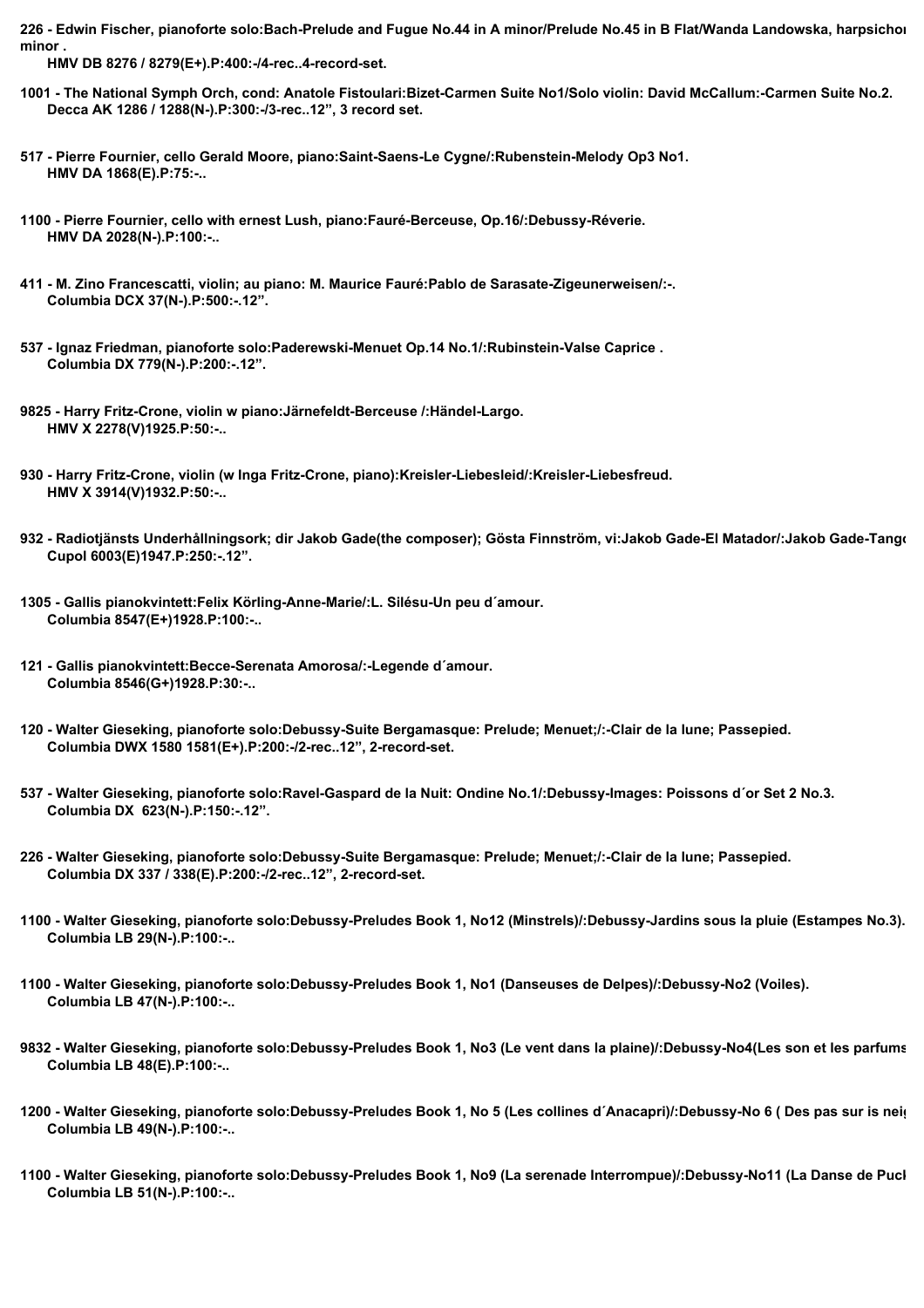- **1100 Walter Gieseking, pianoforte solo:Debussy-Ballade/:-Part 2. Columbia LB 97(N-).P:100:-..**
- **1100 Walter Gieseking, pianoforte solo:Scarlatti-Sonata in D minor (Pastorale) L.413/:Scarlatti-Sonata in E minor L.275. Columbia LB 136(N-).P:100:-..**
- **724 Walter Gieseking, pianoforte solo:Mendelssohn-Six songs without words: Book 5 Spring song /:Sinding-Rustle of spring (Frühlingsrauschen). Columbia LB 139(E).P:75:-..**
- **537 Walter Gieseking, pianoforte solo:Beethoven-Bagatelle in E flat Major Op.33 No.1/:Beethoven-Für Elise (Bagatelle in A minor). Columbia LCX 144(N-).P:100:-.12".**

**338 - Walter Gieseking, pianoforte:Debussy-Reflets dans l´eau /:-Soiree dans Grenade. Columbia LX 480(E+).P:125:-.12".**

- **226 Walter Gieseking, pianoforte:Ravel-Gaspard de la Nuite: Ondine No.1/:Debussy-Images: Poissons d´or, set 2, no.3. Columbia LX 623(E).P:100:-.12".**
- **537 Walter Gieseking and the London Philharmonic Orchestra, cond: Sir Henry J. Wood:Cesar Franck-Symphonic variations/:-. Columbia LX 192 / 193(E+).P:250:-/2-rec..12", 2-record-set.**
- **338 Walter Gieseking, piano; Vienna Phil Orch, dir: Bruno Walter:Beethoven-Concert No.5 (The Emperor) E Flat Major/:Bach-Minuets 1 and 2 and Gigue. Columbia LX 8124 / 8128(E).P:400:-/5-rec..12", 5-rec.set.**

1904 - Walter Gieseking, pianoforte and Member of the State Opera House Orchestra, Berlin. Cond: Hans Rosbaud:Grieg-Concerto in . **Französische Serenade Op.62 No.3. Columbia LX 8339 / 8342(E).P:250:- /4-rec.12", 4-record-set.**

- 840 Walter Gieseking, pianoforte solo:Beethoven-Sonata in C Major (Waldstein) Op.53/:Beethoven-Bagatelle in E Flat Major Op.33 No.  **Columbia LX 8421 / 8423(N-).P:300:-/3-rec..12" 3-record-set.**
- **533 Walter Gieseking, pianoforte solo:Grieg-Wedding day at Troldhaugen Op.65 No.6/:-To the spring Op.43 No.6 / Butterfly Op.43 No.1. Parlophone E 11136(E).P:200:-.12", signed by Walter Gieseking (vax).**
- **9802 Ellen Gilberg, piano Tivolis Konsertsals Symfoniork, dir S.C.Felumb:Addinsell-Warszawa-Konserten part 1/:-part 2. Sonora K 9507(E)1945.P:75:-.12".**
- 845 Emil Gilels, piano and Stockholm Philharmonic Orchestra, cond. Sixten Ehrling:Tchaikowsky-Concerto for pianoforte and orche:  **Metronome B 596(E+)1952.P:250:-.Recorded in Sweden.**
- **533 Giulio Giulietti, Guitarren Virtuose:Delibes-Sylvia Ballet: Pizzicato aus/:Calvaruso-Tarantella Siciliana. Imperial 19144(N-).P:400:-..**
- **20 Leopold Godowsky, piano:Mendelssohn-On wings of song/:Liszt-Tarantella Venezia e Napoli. Brunswick A 73064(E+)1927.P:200:-.12".**
- **1001 Szymon Goldberg, violin, The Philharmonic Orch, cond Walter Süsskind:Haydn-Concerto in G Major/:-. Parlophone PXO 7000 / 7002(N-).P:500:-/3-rec..12", 3-record set .**
- **411 Jascha Golowanjuk, violin med flygelack.:Halfdan Kjerulf-Brudefaerden i hardanger/:-Foraarssang. Columbia J 27(N-).P:500:-..**
- **722 The Budapest String Quartet (Roismann, Schneider, Kroyt, Schneider) & Benny Goodman, cl:Mozart-Quintet in A Major K 581/:-. HMV DB 8548 / 8550(E+)1938.P:400:-/3-rec..12", 3-record-set.**
- **424 Arthur de Greef, pianoforte and The Royal Albert Hall Orch, cond. Sir Landon Ronald:Liszt-Hungarian Fantasia/:-. HMV D 1306(N-).P:150:-.12".**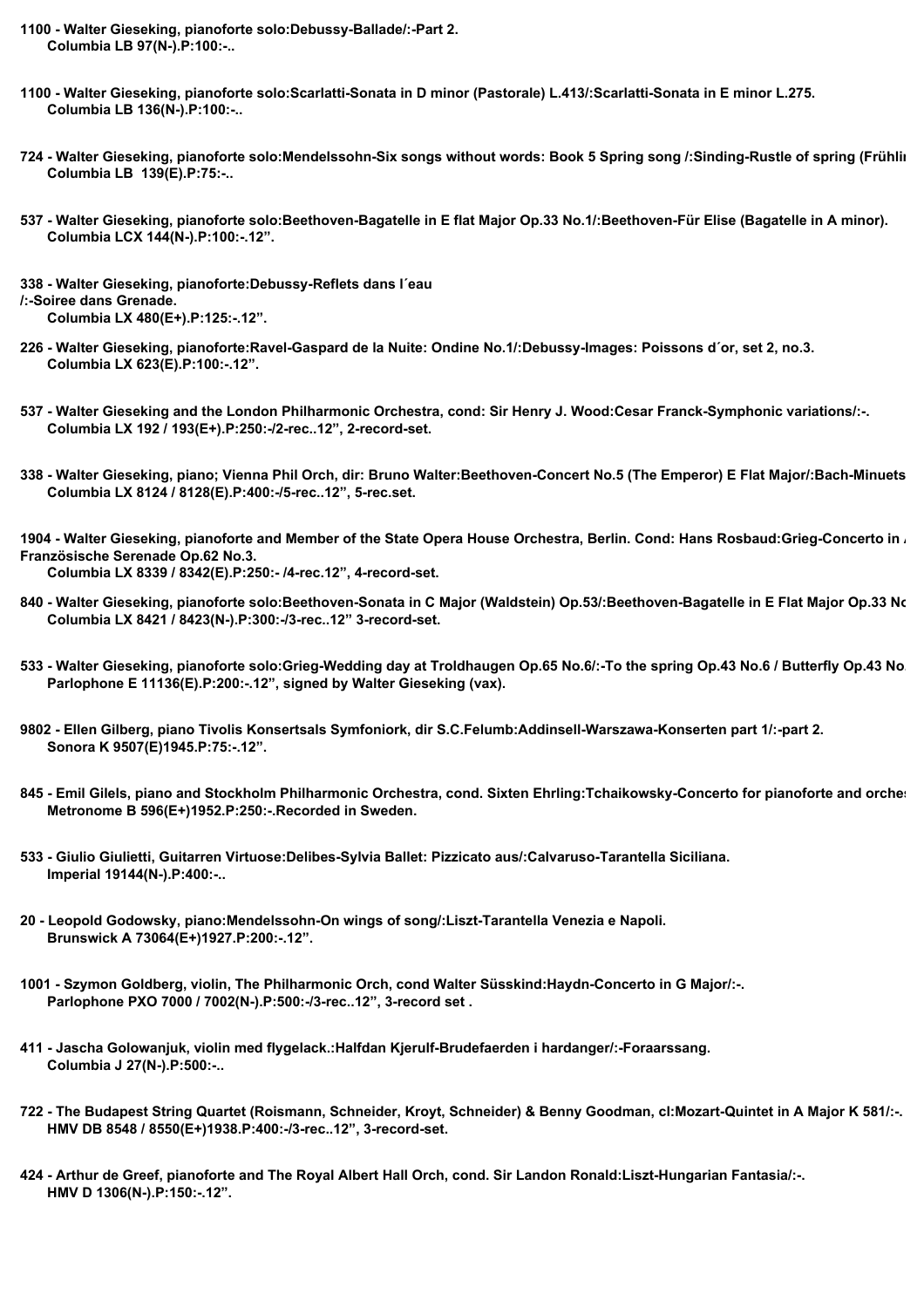- **411 Arthur Greghorn, flute; The National Symphony Orchestra; cond: Sidney Beer:Debussy-Prelude a l´apres-midi d´un faune/:-. Decca K 1037(N-).P:100:-..**
- **102 Gerhard Gregor, orgel:Wagner-Lohengrin: Förspel/:Wagner-Brudkören. Homocord H-Sv. 16165(N-).P:100:-..**
- **535 Paul Gorensky (=Einar Groth), violin, (och Ragnar Dahl, piano):Drdla-Souvenir/:Drigo-Harlekins millioner: Serenad. HMV X 6773(E)1942.P:125:-..**
- **930 Paul Gorensky (=Einar Groth), violin, (och Ragnar Dahl, piano):Ole Bull-Säterjäntans söndag/:Grieg-Solveigs sang. HMV X 6780(E)1942.P:100:-..**
- **722 Einar Groth, violin w Reinhold Svensson, hammondorgan:King-Song of Paradise/:Moya-Song of songs. Sonora 6000(E+)1944.P:100:-..**
- **620 Einar Groth, violin o William Lind, hammondorgel:Ed. V. Malderen-Le Tango de Réve (mx 6559-SSC)/:Frans Grothe-Illusion, V (mx 6560-SSC). Sonora 6001(E)1944.P:75:-..**
- **339 Einar Groth, violin o William Lind, hammondorgel:Ed. V. Malderen-Le Tango de Réve (mx 6559-SSA)/:Frans Grothe-Illusion, V (mx 6560-SSA). Sonora 6001(V+)1944.P:75:-.OBS: alternativa tagningar!.**
- **1901 Carl Grunow, tubaphone with orchestra:Goetz; Sloanc-Anna och Johanna, one- and twostep/:Zerkovitz-När syrenerna blomma. CRG 529395 / 529396(E-).P:75:-..**
- **1405 Alfred Grünfeld, k.u.k. Kammervirtuose Wien:Strauss, Grünfeld-Soirée de Vienne/:-2. Teil. CRG GC- 45568 / 45569(V+)1910.P:400:-.Alfred Grünfeld 1952-1924.**
- **517 Prof. Heinrich Grünfield, Hofcellist Berlin:Händel-Largo/:Godard-Berceuse de Jocelyn. CRG 47875 / 47876(E-).P:300:-..**
- 9802 Haalands Solistork, Dir Ingebret Haaland, piccoloflöite-solo av Gustav Hammarström:H Tarelli-Koncert-polka/klarinett-solo av F **polka.**

 **Columbia DN 137(N-).P:100:-..**

- **1805 Conrad Hansen, Flügel, Berliner Philharmoniker Dir. Willem Mengelberg:Tjajkovskij-Klavierkonzert Nr 1, b-moll Op 23/:-. Telef. SK 3092- 3095(E).P:500:-/4-rec..12", 4-record set in original album.**
- **338 Anita Harrison & Wiatcheslaw Witkowsky, piano duett:B. Barnes-Dainty miss, novelty foxtrot/:Wiatcheslaw Witkowsky-Anita, V. HMV X 2793(E)1928.P:200:-.rec. in Sweden, classical pianist here in more popular style..**
- **1208 Marjorie Hayward och L. Lawrence, violinduett med piano:Lange-Lilla mormor/:Beethoven-Sonate Pathétique: Adagio. HMV AL 737(N-).P:100:-..**
- **504 Marjorie Hayward a L Lawrence, violinduet w piano:Lange-Ländler (Lilla mormor)/only M Hayward:Beethoven-Sonate Pathetique: Adagio. HMV X 600(E).P:50:-..**
- 138 Heifetz, violin; pianoack by Isidor Achron:Mendelssohn; arr: Isidor Achron-On wings of song/:Debussy-La fille aux cheveux de li  **HMV DB 1246(E).P:75:-.12".**
- **431 Heifetz, violin, The London Symph Orch, cond: John Barbirolli:Sarasate-Zigeunerweisen Op.20 No.1/:-. HMV DB 3212(E).P:100:-.12".**
- **537 Heifetz, violin and The London Philh Orch, cond. John Barbirolli:Mozart-Concerto in A Major K.219/:-. HMV DB 7692 / 7695(N.).P:500:- / 4-rec..12", 4-record-set in album.**
- **424 Jascha Heifetz, violin w piano:Bazzini-La Ronde des Lutins/:-. HMV 2- 7962(E, small nail drop).P:75:-.12", Single-sided, there is five small nail drops, buth the records plays very well..**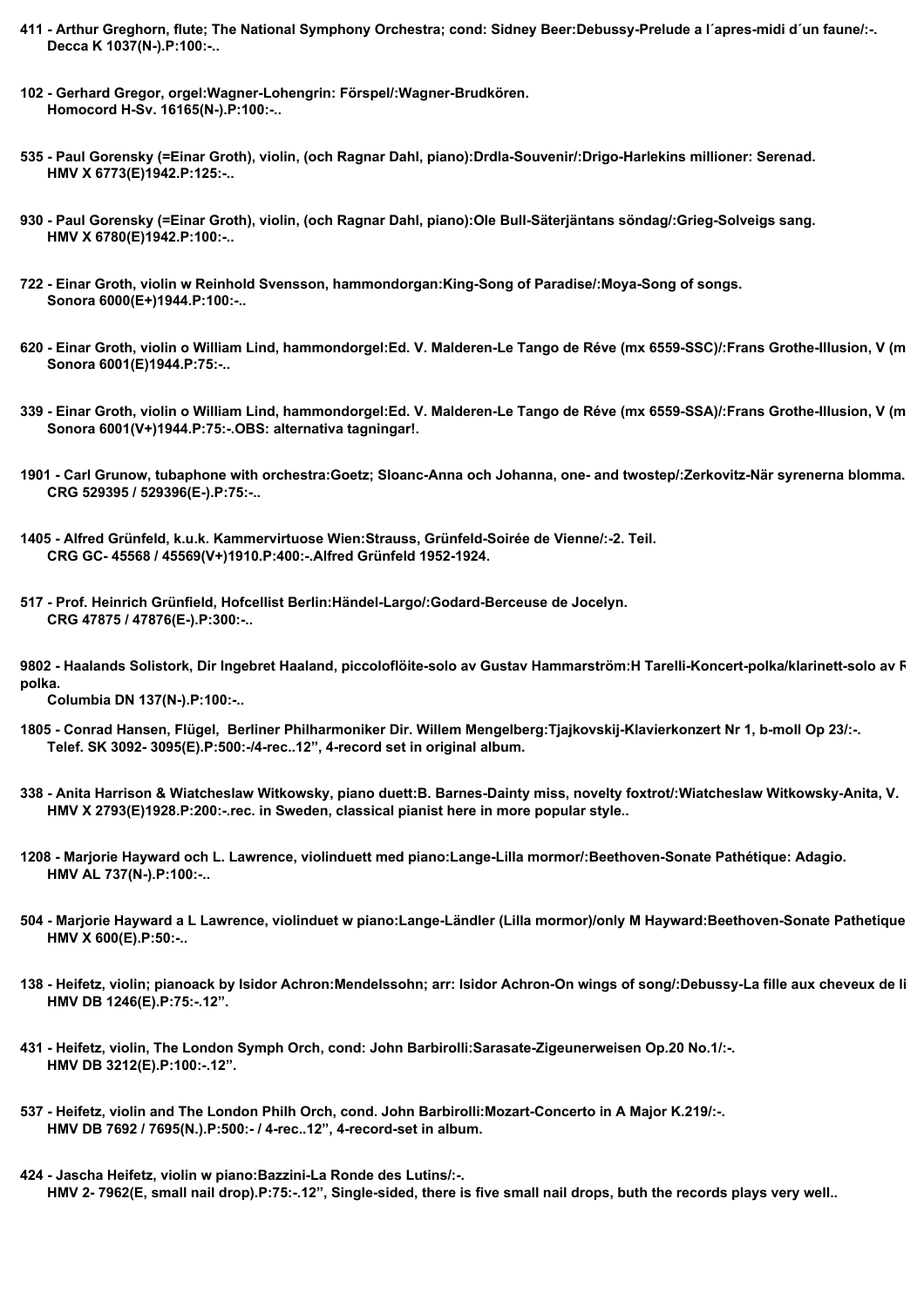- **9802 Jascha Heifetz, violin w piano:Mendelssohn-On wings of song/:-. HMV 2- 7982(V).P:50:-.12", Single-sided.**
- **920 Jascha Heifetz, violin. Piano acc by Arpad Sandor:Maria Castelnuovo-Tedesco-Alt Wien/:Moszkowski, arr: Sarasate-Guitarre Op.45 No.2. HMV DA 1377(E-).P:100:-..**
- **9802 Jascha Heifetz, violin a Emanuel Bay, piano:Dinicu, Heifetz-Hora Stacato/Piano accomp. by Isidor Achron:Ponce-Estrellita (arr Heifetz). HMV DA 1702(E).P:50:-.Featured in the film "Melody of Youth".**
- **9802 Jascha Heifetz,violin w piano:Wieniavski-Scherzo Tarantelle Op16/:Bazzini-La ronde des lutins. HMV DB 290(V).P:50:-.12".**
- **424 Jascha Heifetz, violin w piano:Mozart; Kreisler-Rondo in G Major/:Chopin-Nocturne Op.27 No.2. HMV DB 292(E+).P:100:-..**
- 424 Jascha Heifetz, violin and The London Symph Orch, cond: John Barbirolli:Saint-Saens-Introduction and Rondo Capriccioso Op.<sup>1</sup>  **HMV DB 2580(E).P:100:-.12".**
- **1703 Jascha Heifetz, violin and Emanuel Bay, piano:deFalla-La Vida Breve: Danse Espagnole/:Bazzini-La ronde des lutins, Op25. HMV DB 3535(E+).P:100:-.12".**
- **424 Jascha Heifetz, violin and RCA Victor Symph Orch, cond: William Steinberg:Saint-Saens-Introduction and Rondo Capriccioso Op.20/:-. HMV DB 21516(E).P:100:-.12".**
- **424 Jascha Heifetz, violin and RCA Victor Symph Orch, cond: William Steinberg:Saint-Saens-Havanaise Op.83/:-. HMV DB 21552(E).P:100:-.12".**
- **118 Jascha Heifetz, violin and London Philh. Orch., cond: John Barbirolli:Tchaikovsky-Concerto in D Major Op.35/:-. HMV DB 3159/ 3162(N-).P:500:-/4-rec..12", 4-rec.set in original album.**
- **330 Jascha Heifetz, violin and London Philh. Orch., cond: John Barbirolli:Tchaikovsky-Concerto in D Major Op.35/:-. HMV DB 8282/ 8285(N-).P:400:-/4-rec..12", 4-rec.set .**
- **401 Jascha Heifetz, violin and Arturo Toscanini and the N.B.C. Symphony Orchestra:Beethoven-Concerto in D Major Op.61/:-. HMV DBS 8821 8825(E+).P:500:- / 5-rec..12", 5-record.set.**
- 1301 Jascha Heifetz, violin. Piano acc by Milton Kaye:Rossini-Largo al factotum (Figaro Figaro)/:Irish trad, arr. John Crowther-Gweed  **Decca BK 156(E)1944.P:100:-..**
- **338 Fini Henriques, violin w piano, Köbenhavn:Benjamin Godard-Canzonetti/:Lotti / Henriques-Air. CRG G.C.-87924 / 87925(G+)1911.P:100:-..**
- **1903 Fini Henriques, violin w piano, Köbenhavn:Toselli-Tosellis Serenade/:Saint Saens-Le Cygne (Svanen). CRG 7 - 287910 / 287911(E)1919.P:250:-..**
- **535 Johan Fini Henriques, violin w piano:E. Toselli-Tosellis Serenad/:Saint-Saens-Le Cygne (Svanen). HMV X 437(E)1919.P:150:-..**
- **9802 Myra Hess, piano and City of Birmingham Orch, cond: Basil Cameron:Franck-Variations Symphoniques for piano and orch/:-. HMV C 3237 / 3238(E+).P:150:-/2-rec..12", 2 record set.**
- **537 Myra Hess, pianoforte solo:Schumann-Carneval suite Op.9/:-. HMV C 7508 / 7510(E+).P:300:-/3-rec..12", 3 record set.**
- **537 Paul Baumgartner, pianoforte solo:Schumann-Etudes Symphoniques Op.13/:-. HMV DB 20014 / 20016(E+).P:400:-/3-rec..12", 4 record set.**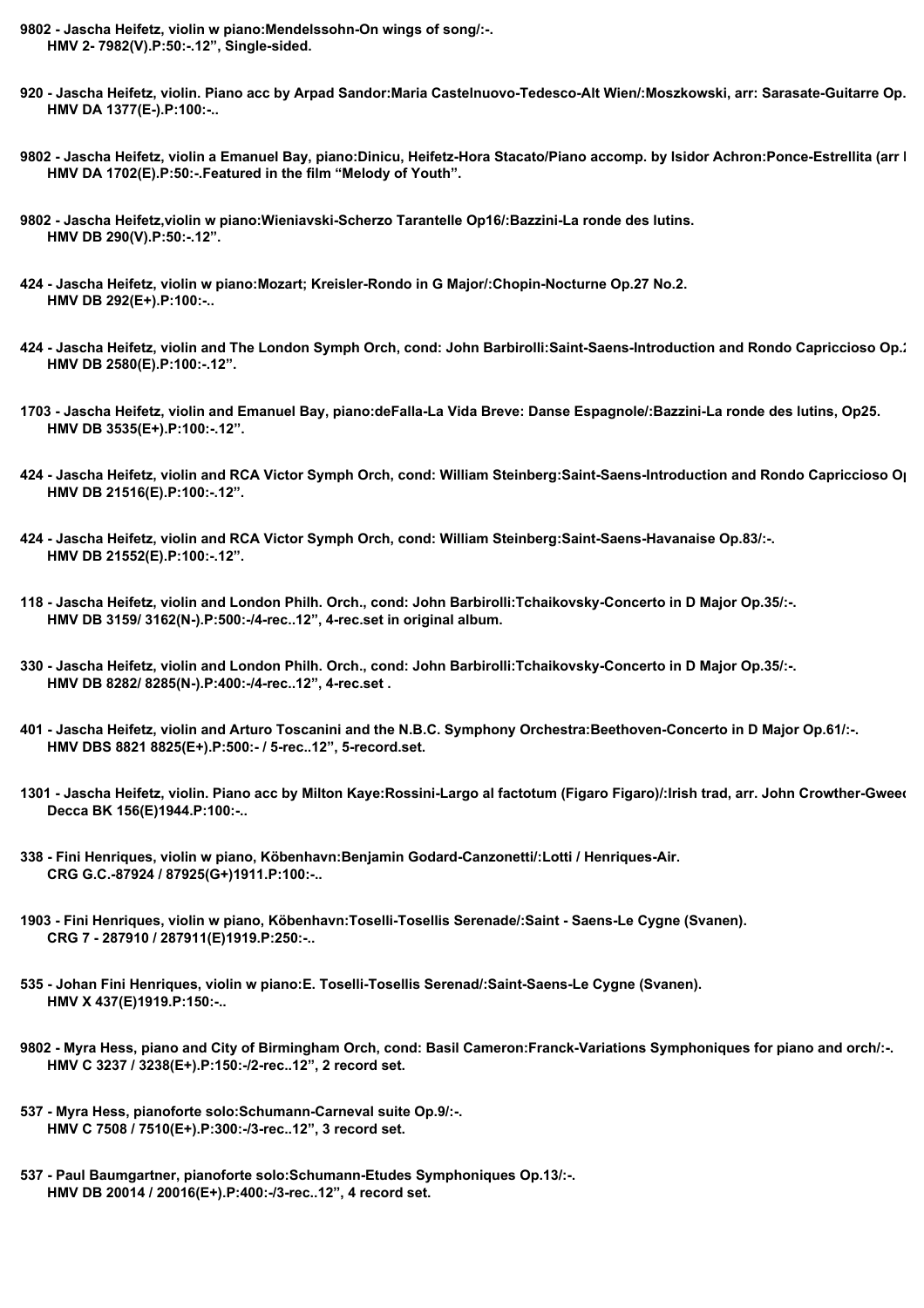- **324 Vladimir Horowitz, piano N.B.C. Symph Orch, dir: Arturo Toscanini:Tjajkovskij-Concerto No1 in B flat minor Op 23/:-. HMV DB 8922- 8925(E+).P:300:-/4-rec..12", 4 record-set .**
- 1904 Bronislaw Huberman, violin solo, with Siegfried Schultze at the piano:Sarasate-Romanza Andaluza (No.3 Spanische Tanze)/:Za  **Columbia L 2332(E+).P:300:-.12".**
- **630 Heinz Huppertz, Violin-Solo. An der Odeon-Orgel: Marcel Palotti:Ethelbert Nevin-Der Rosenkranz/:Bach, Guonod-Ave Maria. Odeon O 11924(E).P:75:-..**
- **1904 Heinz Huppertz, Violin Solo; Odeon-Orgel: Marcel Palotti und Klavierbegleitung:August Bosc-Moosröschen/:Zdenko Fibish-Poeme**

 **Odeon O 11940(E+).P:100:-..**

**.**

- 601 Heinz Huppertz, Violin-Virtuose mit seinem Kammer-Orchester:Heinrich Strecker-Drunt in der Lobau/:Ludwig Gruber-Mei Muatte  **Odeon O 26136(E).P:100:-..**
- **533 Angel Iglesia, guitar:Francisco Tarrega-Gran Jota/:Joaquin Malats-Serenata. Odeon D 889(E+)1943.P:500:-..**
- **920 Angel Iglesia, guitar:Angel Iglesia-Arabeske/:Enrique Granados-Andaluza (Danza V). Odeon D 890(E+)1943.P:300:-..**
- **920 Angel Iglesia, guitar:Valverda-Clavelitos/:A. Cano-El deliro. Odeon D 891(E+)1943.P:300:-..**
- **9841 Magyari Imre, violin mit seinem Zigeunern:Liszt-Zweite Rhapsodie, 1 Teil/:-2 Teil. Parlophon B 12402(V+).P:50:-..**
- **840 José Iturbi, piano:Chopin-Waltz in C sharp minor Op.64 No.2/:-Mazurka in B flat Op.7 No.1. HMV DA 1849(E).P:50:-..**
- **9932 José Iturbi, piano:de Falla-El Amor Brujo: Ritual fire dance/:-Dance of Terror. HMV DA 1853(N-).P:100:-..**
- **9832 José Iturbi, pianoforte solo:Albeniz-Espana: Malaguena Op165/:Chopin-Etude in C minor Op10 No12 (Revolutionary). HMV DA 1987(N-).P:100:-..**
- **1703 José Iturbi, piano:Chopin-Polonaise No.6 in A Flat Major, Op.53/:-part 2. HMV DB 6288(E).P:100:-.12".**
- **9802 Åke Jelving, violinsolo w Willard Ringstrand, Wurlitzer-organ:Backer, Gröndahl-Mot kveld/:King-Song of Paradise (mx3-B). Musica A 8551(E-)1945.P:50:-.OBS: tagning.**
- **328 Åke Jelving, violin & Reinhold Svensson, hammondorgel:V. Herbert-Ah sweet mystery of life/:R. Friml-L`amour toujour l´amour. Sonora 6019(V+)1945.P:50:-..**
- **932 Åke Jelving, Sune Waldimirs Ork:Robertson-Violin d´amour, T/:Robertson-April. Sonora 9030(E)1949.P:75:-..**
- **1304 Ivar Johnsen, am Flügel:Sinding-Frühlingsrauschen Op.32 Nr.3/:Grieg-Schmetterling Op.43 Nr.1 / Kobold Op.71 Nr.3. Telefunken E 3225(E).P:150:-.12".**
- 932 Ivar Johnsen, Klavier; Orchester des Deutschen Opernhauses, Dir: Schmidt-Isserstedt:Grieg-Klavierkonzert a-moll op.16/:-Norw  **Telefunken E 3132 / 3135(E).P:400:-/4-rec..12", 4-rec.set in original album.**
- **411 Eileen Joyce, pianoforte solo:Ravel-Jeux d´eau/:Chopin-Etude in E Major Op.10 No.3. Columbia DX 1002(N-).P:200:-..**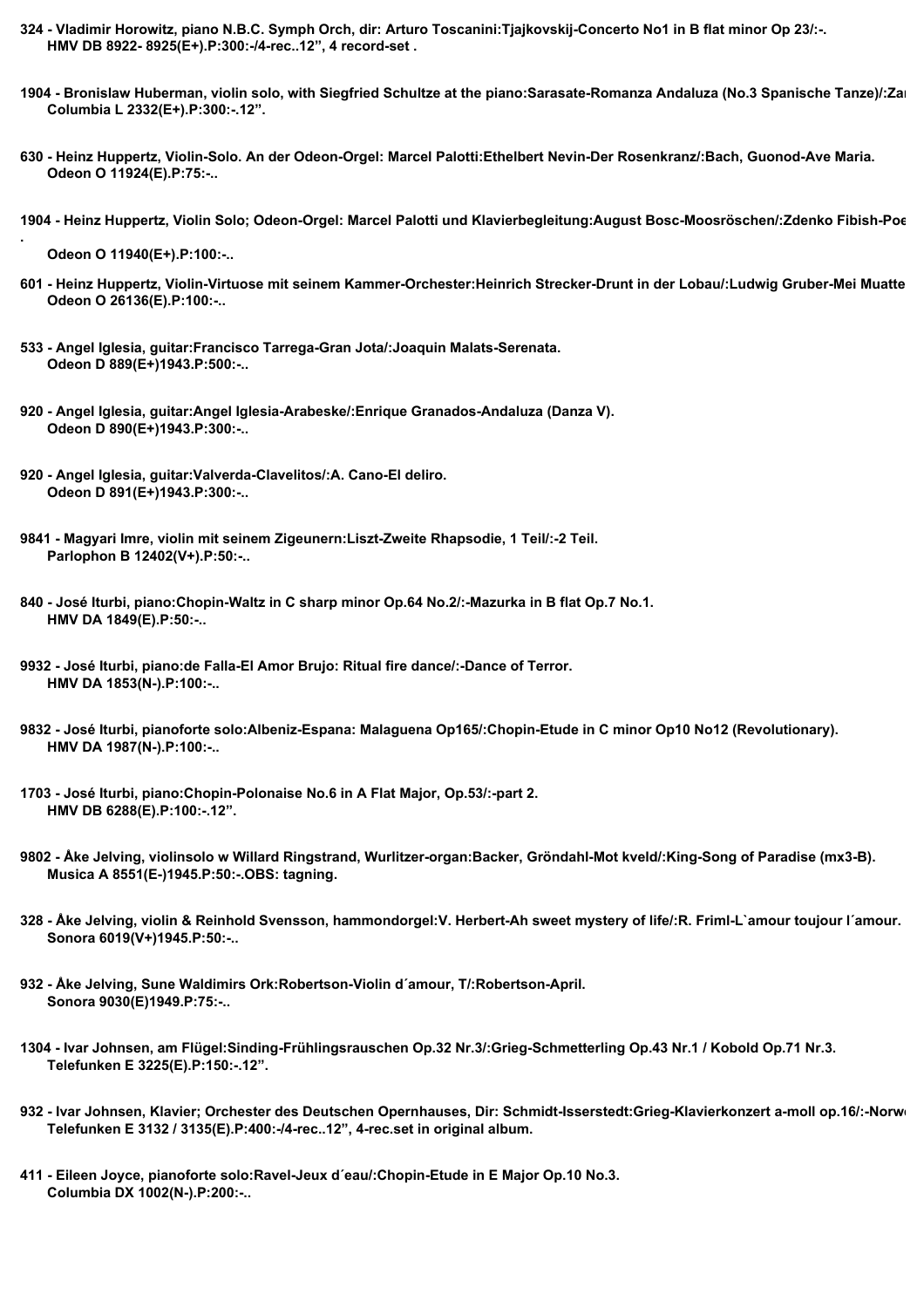- **840 Eileen Joyce, pianoforte solo:Gounod; arr: Liszt-Faust: Waltz from/:Rachmaninoff-Prelude Op.23 No.5. Parlophone E 11252(E).P:100:-.12".**
- **533 Eileen Joyce, pianoforte solo:Schubert-Andante in A/:-Impromptu in E flat major Op.90 No.2. Parlophone E 11403(E+).P:100:-.12".**
- 1812 Eileen Joyce, pianoforte solo:Grieg-To the spring, Op.43 No.6 / Summer's eve, Op.71 No.2/:Sinding, Grieg-Rustle of spring, Op.  **Parlophone E 11427(E).P:100:-.12".**
- **1812 Eileen Joyce, pianoforte solo:Schubert-Impromptu Op.90 No.4 /:-Part 2.**

 **Parlophone E 11440(E).P:50:-.12".**

- **234 Kammerkvintetten :Svend Schultz-Une amourette (Lille serenade for Blaeserkvintet)/:-del 2. Tono A 112(E).P:150:-.12".**
- **424 Julian v. Karolyi, piano:Chopin-Ballade g-moll Op.23/:-2. Teil. Siemens Spezial 68089(E+).P:300:-.12".**
- **723 The Philadelphia Orchestra, dir. Alfred Wallenstein, pianist: Harry Kaufman:Richard Addinson-Warsaw Concerto/:-part 2. Decca BK 158(E).P:50:-.12".**
- **411 Wilhelm Kempff, piano:Beethoven-Mondschein-Sonate Cis-Moll, 2. Satz, 3. Satz Allegretto Agitato/:-3.Satz Presto con Fuoco. Polydor 66675(N-).P:150:-.12".**
- **338 Wilhelm Kempff, Flugel und Dresdner Philharmoniker, Dir: Paul van Kempen:Mozart-Klavier-Konzert d-moll (K.V. No 466)/:-. Polydor 67687 - 67690(E+).P:400:-/4-rec..12", 4-record-set in album.**
- **932 Wilhelm Kempff, piano:Beethoven-Mondschein-Sonate Cis-Moll, 2. Satz, 3. Satz Allegretto Agitato/:-3.Satz Presto con Fuoco. Polydor 68117 / 68118(E-).P:200:-/2-rec..12". 2-record-set.**
- **9802 Wilhelm Kempff, piano:Beethoven-Sonate As-Dur Op26/:-. Polydor 95465/ 67(E).P:200:-/3-rec..12", 3 record set.**
- **20 Wilhelm Kempff, Piano:Beethoven-Sonata No23 in F-moll (Appassionata)/:-. Polydor 95472 - 73(E)1932.P:400:-/2-rec.12", 2-record-set.**
- **424 Louis Kentner, pianoforte solo:Liszt-Hungarian rhapsody No.2/:-. Columbia DX 777(E).P:100:-.12".**
- **537 Louis Kentner, pianoforte solo:Chopin-Polonaise Fantaisie No.7 Op.61/:-part 2. Columbia DX 1146(N-).P:150:-.12".**
- 537 Pianoforte solo by Anatole Kitain:Rachmaninoff-Elegie Op.3 No.1/:Rimsky-Korsakov / Scriabine-Flight of the bumble bee / Mazur  **Columbia DX 853(N-).P:250:-.12".**
- **1405 Fritjof Kjellberg, piano:Yngve Sköld-Skogspromenad/:Harald Fryklöf-Impromptu. Artist R 1025(N-)1951.P:200:-..**
- **1405 Fritjof Kjellberg, piano:Nils Björkander-Gavotte Caprice/:Nils Björkander-Meditation. Artist R 1026(N-)1951.P:200:-..**
- **440 Klavier-Duo:Lehár-Gold und Silber, Walzer/: --Madelaine. Beka No. 54806 / 54809(E).P:75:-..**
- **537 Georg Knistädt, Violine:Franz Drdla-Serenade A-dur Nr.1/:Schubert; Elman-Ständchen. Polyphon 15968(V+).P:200:-.12".**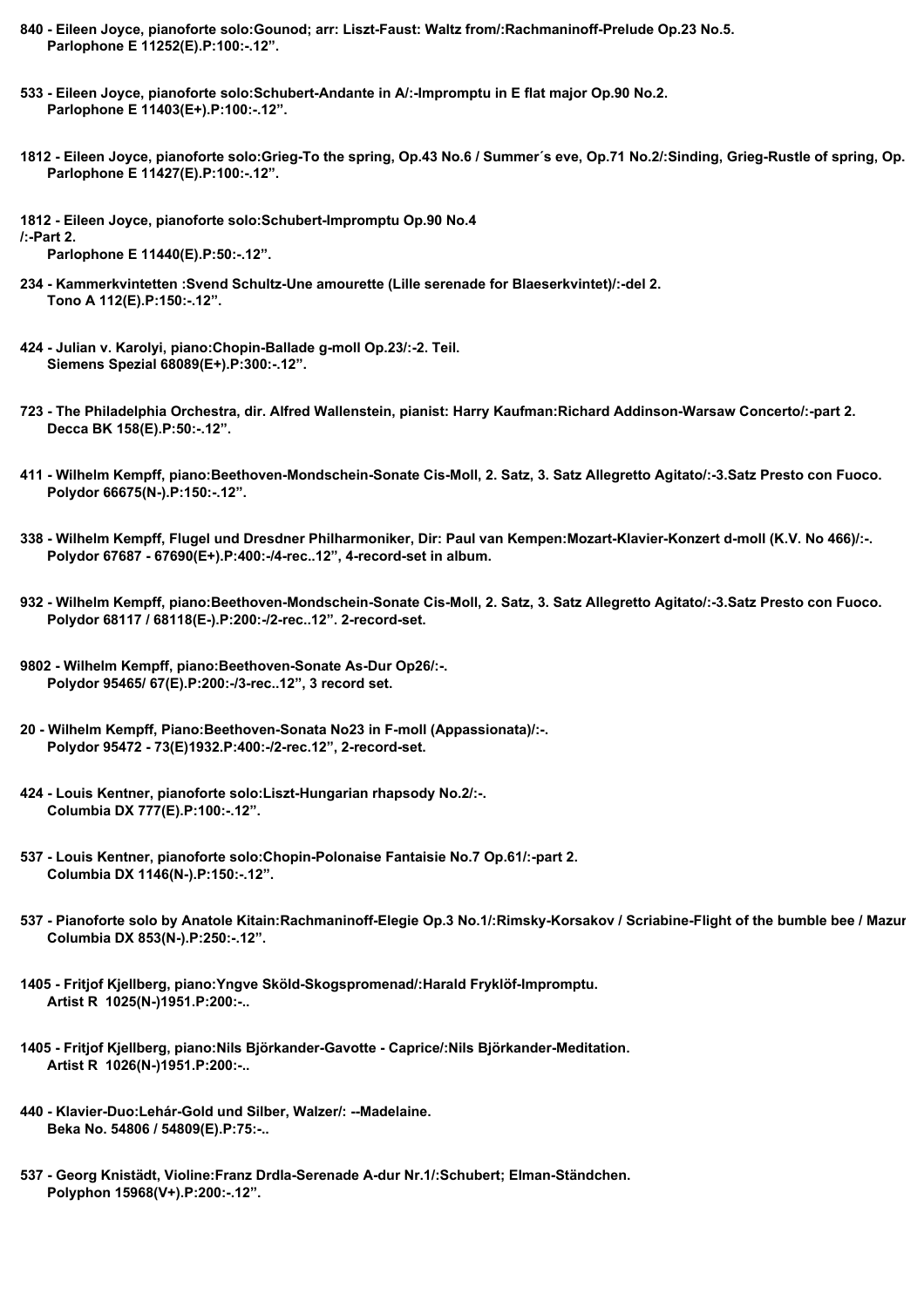- **537 Johannes Koch, Gambe; Waletr Gerwig, Laute:Telemann-Sonate für Gambe und Generalbass G-Dur/:-. Archiv 4407(E).P:100:-.12".**
- **1904 Hugo Kolberg, Violine und Franz Rupp, Klavier:Beethoven-Sonate Nr.5 in F-Dur Op.24 (Frühlingsonate)/:-. Odeon O 50000 / 50002(E).P:400:-/3-rec.12", 3-record-set in original album.**
- 1204 Lili Kraus, piano w The London Philh Orch cond Walter Goehr:Mozart-Concerto in B Flat Major K.V.456/Lili Kraus a Simon Gold  **Parlophone SW 8035/ 8038(E / 4-rec-set).P:300:-.12", 4-record-set.**
- **515 Fritz Kreisler, violin:Kreisler-Schön Rosmarin/:-. Conc Rec Gram GC-3- 7955(N-).P:150:-.Single-sided.**
- **537 Fritz Kreisler, Violine :R. Cottenet-Chanson Meditation/:-. Grammophon 7964(E-).P:300:-.12", Single-sided.**
- **537 Fritz Kreisler, Violine mit Klavierbegleitung:Kreisler-Liebesleid/:-. Grammophon 68016(E-).P:200:-.12", Single-sided.**
- **338 Fritz Kreisler, violin; piano acc by George Falkenstein:Dvorak-Humoresque/:-. HMV 7939(E).P:150:-.12", Single-sided.**
- **1703 Fritz Kreisler, violin w orchestra:Rimsky-Korsakov-Sadko: Chanson Hindoue/:Earl-Scheherezade: Chanson Arabe. HMV DA 272(E).P:100:-..**
- **1703 Fritz Kreisler, violin w orchestra:Victor Jacob-On Miami Shore, waltz/:Earl-Beautiful Ohio, waltz. HMV DA 273(E+).P:100:-..**
- **920 Fritz Kreisler, violin. Piano acc by C. Lamson:Lemare-Andantino/:Tjajkovski-Humorsque. HMV DA 803(V+).P:30:-..**
- **1308 Fritz Kreisler, violin w piano acc by Carl Lamson:Drdla-Souvenir/:Foster; arr: Kreisler-Old folks at home. HMV DA 975(N-).P:50:-..**
- **1308 Fritz Kreisler, violin w piano:Kreisler-Rondino/:-Fair Rosemary. HMV DA 1044(E+).P:75:-..**
- **411 Fritz Kreisler, piano acc: Carl Lamson:Dvorak, Kreisler-Slavonic dance No.1 in G minor/:-Songs my mother taught me, gipsy song. HMV DA 1057(E+).P:150:-..**
- **9802 Fritz Kreisler, violin:Kreisler-Schön Rosmarin/:Rimsky-Korsakov-Sadko: Chanson Hindoue. HMV DA 1627(E).P:50:-..**
- **1308 Fritz Kreisler, violin; Franz Rupp, piano acc:De Falla; Kreisler-Danza Espanola/:Kreisler-Liebesfreud. HMV DA 1630(N-).P:75:-..**
- **9802 Fritz Kreisler, violin a London Philh Orch, Cond: John Barbirolli:Brahms-Concerto in D Major for violin and orch, op77/:-. HMV DA 8127/ 8131(E+).P:300:-/5-rec..12", 5 recordset in original album.**
- **138 Fritz Kreisler, violin; Carl Lamson, piano acc.:Kreisler-Liebesfreud/:-Liebeslied. HMV DB 985(E).P:50:-.12".**
- **138 Fritz Kreisler, violin; Carl Lamson, piano acc.:Kreisler-Caprice viennois/:Dvorak-Humoresque Op.101 Nr.7. HMV DB 1091(V+).P:50:-.12".**
- **138 Fritz Kreisler, violin; Carl Lamson, piano acc.:Kreisler-Tambourin Chinois Op.3/:Massenet-Thaïs meditation. HMV DB 1207(E).P:75:-.12".**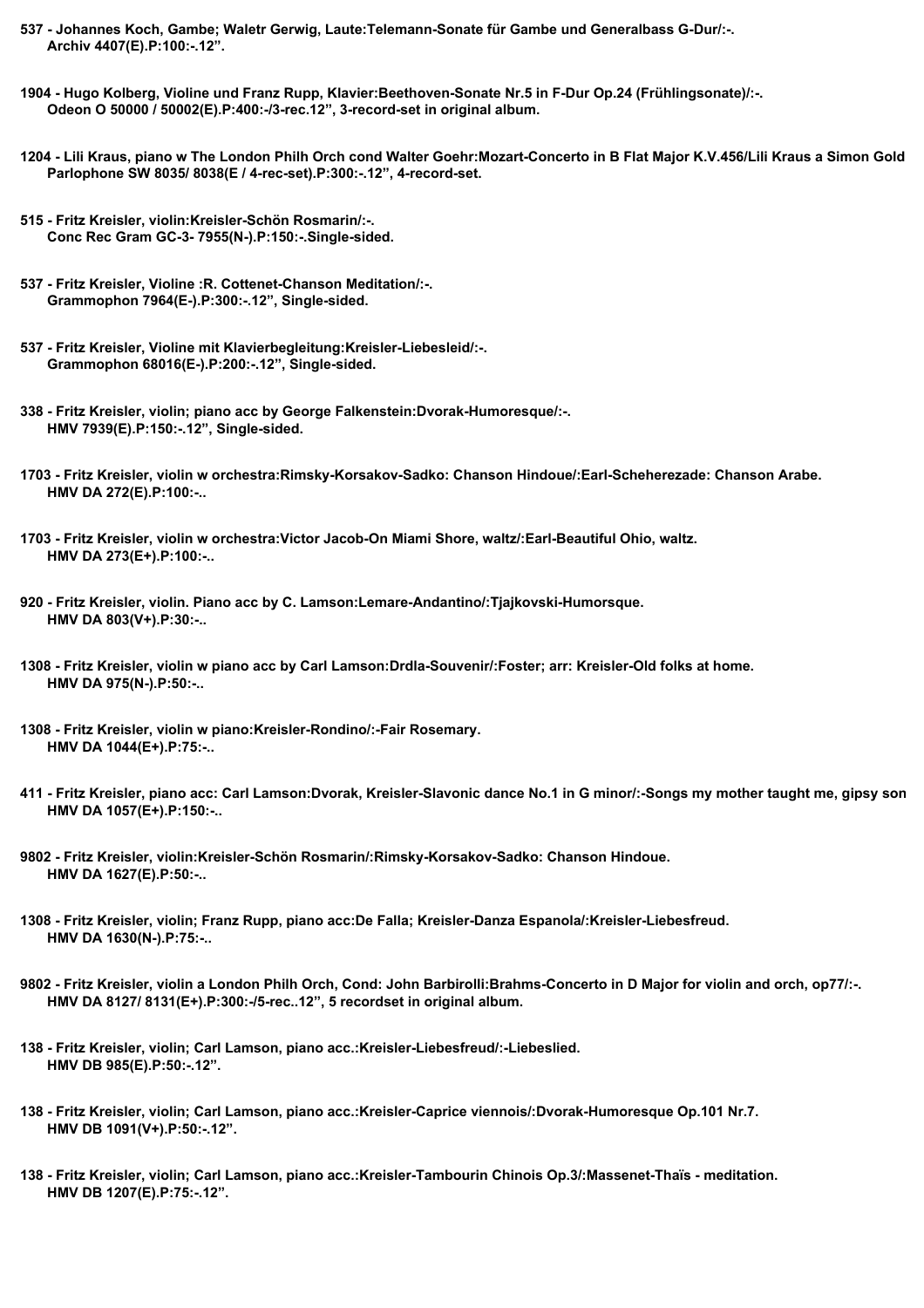- **9802 Fritz Kreisler, violin Michael Raucheisen, piano acc:-Londonderry air/Arpad Sandor, piano acc:Mendelssohn-A may breeze. HMV DB 2117(E).P:75:-.12".**
- **1200 Fritz Kreisler, violin Cond by Sir Landon Ronald:Mendelssohn-Concerto in E minor Op64/:-. HMV DB 7889- 7891(E-).P:150:-/3-rec..12", 3record set.**
- **9802 Fritz Kreisler, violin. Pianoforte by Carl Lamson:Mendelssohn-Songs without words, op 62 no1 (arr Kreisler)/:-. Victor 64542(E).P:75:-.Single-sided.**
- **145 Fritz Kreisler, violin; pianoforte by George Falkenstein:Kreisler-Caprice Viennois/:-. Victor 74197(E).P:100:-.12", Single-sided.**
- **715 Fritz Kreisler, violin w String Quartet:Kreisler-Rondino (On a theme by Beethoven)/:-. Victor 64600(E).P:75:-.Single-sided.**
- **145 Fritz Kreisler, violin; pianoforte by Vincent O`Brien:Dvorak; Kreisler-Indian Lament/:-. Victrola 74387(E).P:100:-.12", Single-sided.**
- **1804 Fritz Kreisler, violin; piano acc by George Falkenstein:Gluck-Melodi/:-. HMV 3- 7952(E+)1912.P:150:-.Single-sided.**
- **535 Hugo Kreisler, violoncello with piano:Chaminade-Sérénade Espagnole/:arr: Hugo Kreisler-Viennese folk song, fantasy. HMV DA 489(E).P:100:-..**
- **9832 Fritz Kreisler, violin w piano acc: Michael Raucheisen:Schubert, arr: Kresiler-Rosamunde/:Weber, arr: Kreisler-Larghetto. HMV DA 1137(E).P:100:-..**
- **338 Georg Kulenkampff, Violine und Wilhelm Kempff, Piano:Beethoven-Kreutzer-Sonate Op.47/:-. Polydor 67300 / 67303(E+).P:800:-/4-rec..12", 4-recordset in album.**
- **9802 Professor Georg Kulenkampff Berliner Philharmoniker Dir: Joseph Keilberth:Bruch-Violinkonzert Nr1 g-moll Op26/:-. Telef. SK 3172/ 74(V).P:150:-/3-rec..12", 3-record set in album.**
- **226 Prof. Georg Kulenkampff, Violine; Orch. des Deutschen Opernhauses, Dir: Artur Rother:Beethoven-Romanze G-Dur Op.40/:-. Telefunken E 2904(E).P:250:-.12".**
- **1301 Prof. Georg Kulenkampff, Violine; Orch. des Deutschen Opernhauses, Dir: Artur Rother:Tschaikowsky-Violin-Konsert D-Dur Op.35/:-. Telefunken E 3010 - 3013(E).P:500:-/4-rec.12", 4-record-set in album.**
- 330 Prof. Georg Kulenkampff, Violine; am Flügel: Siegfried Schultze:Beethoven-Sonate für Violine und Klavier, A-Dur, Op.47 (Kreutze  **Telefunken E 3108 / 3111(N-).P:750:-/4-rec..12", 4-rec.set in original album.**
- **411 Prof. Georg Kulenkampff, Violine; am Flügel: Siegfried Schultze:Beethoven-Sonate für Violine und Klavier, F-Dur, Op.24 (Frühlings-Sonate))/:-. Telefunken E 3124 / 3126(N-).P:600:-/3-rec..12", 3-rec.set in original album.**
- **535 Prof. Georg Kulenkampff, Violine m Berliner Philharmoniker:Beethoven-Romanze F-Dur/:-. Telefunken F 1142(E).P:125:-.12".**
- **537 Georg Kulenkampff, Violine; Berliner Philharmoniker:Bach-Violin-Konzert E-dur: Adagio (2 Satz)/:-2. Teil. Telefunken F 1193(N-).P:300:-.12".**
- **537 Georg Kulenkampff, Violine; Berliner Philharmoniker:Brahms-Violin-Konzert E-dur: Adagio /:-2. Teil. Telefunken F 1423(E+).P:300:-.12".**
- **931 Prof. Georg Kulenkampff, Violine; Orch. des Deutschen Opernhauses, Dir: Artur Rother:Beethoven-Romanze G-Dur Op.40/:-. Telestar E 2904(E).P:200:-.12", swedish label.**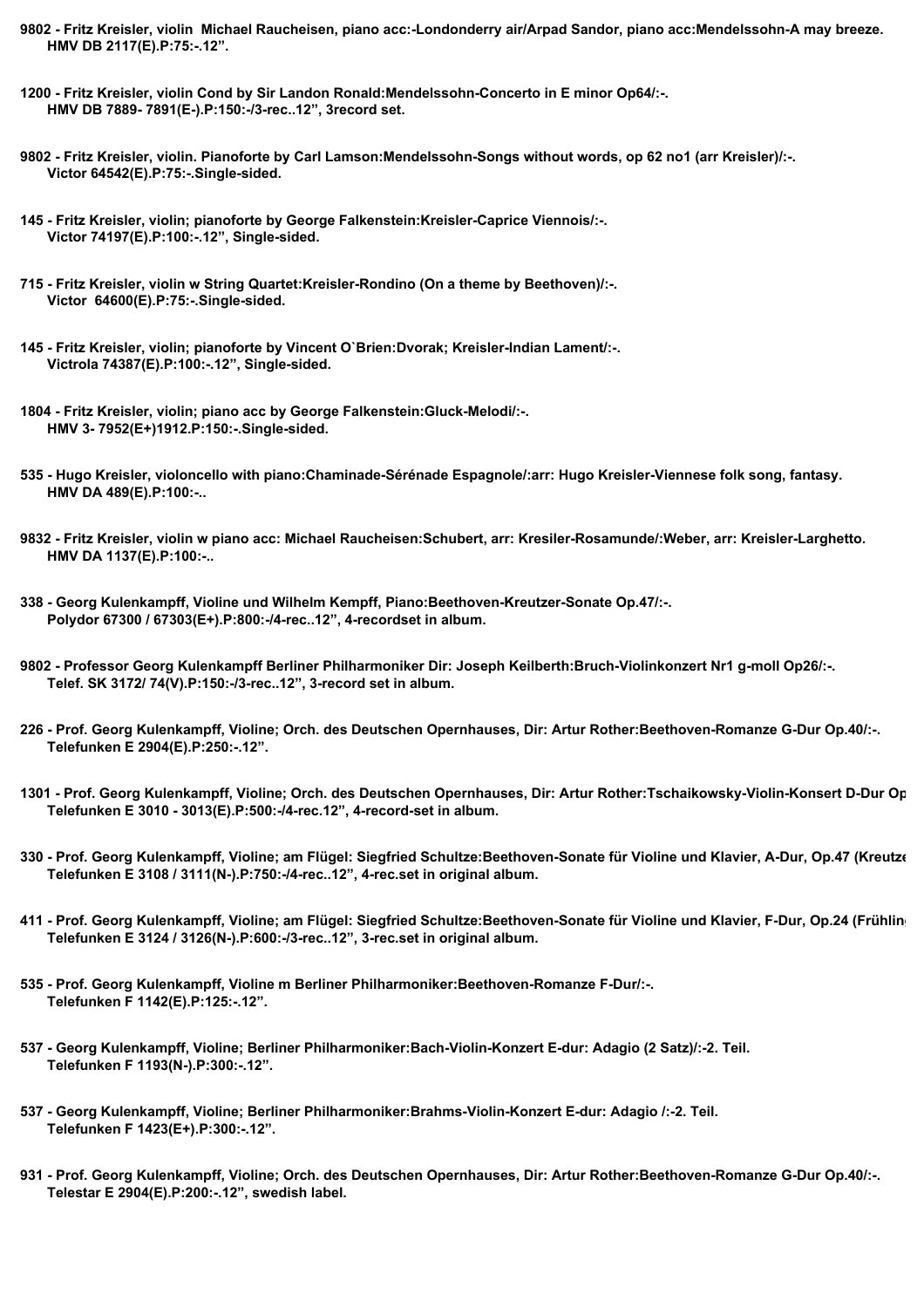- **1305 Otto Kyndel, violin o Sune Waldimir, flygel:Provost-Intermezzo (Souvenir de Vienne)/:Tjajkovskij-Romance. HMV X 7018(E)1942.P:100:-..**
- **920 Wanda Landowska, Harpsichord with orchestra:Mozart-Don Giovanni: Minuet/:Rameau / Daquin-Le Tambourin / Le Coucou. HMV DA 977(V+).P:50:-..**
- **411 Wanda Landowska, clavecin:J.S. Bach-Concerto Italien/:J.S. Bach-Trois petits preludes et fugues un Do mineur. HMV DB 5007 / 5008(N-).P:400:- /2-rec..12", 2-record-set.**
- **1708 Ingrid Lang-Fagerström, harpa:Josef Lang-Legend/:-del 2. Tal och Ton 35(E)1930.P:200:-.The composer Josef Lang is Ingrid Lang-Fagerströms father.**
- 1708 Ingrid Lang-Fagerström, harpa:Josef Lang-Melodi/TCellosolo med ack av harpa och orgel, Trio ur Clasusophonorkestern, Berlin  **Tal och Ton 37(E+)1930.P:200:-.Rec 1930 resp 1928. The composer Josef Lang is Ingrid Lang-Fagerströms father.**
- **139 Symfoniork, Dir Lars-Erik Larsson:Lars-Erik Larsson-Pastoralsvit, op19 Scherzo/:-Romans. HMV Z 313(V)1947.P:30:-.12", conducting by the composer.**
- 338 Lili Laskine, harp & René le Roy, flute and Royal Philh. Orch, cond: Thomas Beecham:Mozart-Concerto for flute and harp in C Ma  **HMV DB 9159 / 9161(V+).P:200:-/3-rec..12", 3-recordset.**
- **920 Professor Bernhard Lessmann, Violine mit seinem Kammerstreichorchester:Franz Drdla-Serenade Nr.1 A-dur/:-Souvenir. Telefunken A 10140(E).P:150:-..**
- **723 Professor Bernhard Lessmann, Violine mit seinem Kammerstreichorchester:Armas Järnefelt-Berceuse/:Otto Robin / Francois Schubert-Die Queile / Die Biene. Telefunken A 10177(E).P:150:-..**
- **424 Mischa Levitzki, pianoforte solo:Liszt-Etude de Concert in D Flat Major No.3/:Chopin-Mocturne in F Sharp Major Op.15 No.2. HMV D 1721(E, one nail drop).P:50:-.12", one nail drop, plays OK.**
- **715 André Lévy, violoncello mit Klavierbegleitung:B. Godard-Berceuse de Jocelyn/:Guonod-Ave Maria. Odeon O 4033(E).P:150:-..**
- **1806 André Lévy, violoncello :Schumann-Träumerei (Réverie) /:Massenet-Elegie. Odeon O 4034(E).P:100:-..**
- **1901 Hans Leygraf, pianosolo:Bela Bartok-Drei Rondos über Volksweisen: Rondo no. 1 /:Bela Bartok-Allegro Barbaro. HMV X 7330(E)1946.P:150:-..**
- **1200 Hans Leygraf, pianosolo:Mozart-Fantasi i d-moll (K.397)/:-Rondo i D-dur (K.485). HMV Z 311(E+)1946.P:125:-.12".**
- **1305 Hans Leygraf, piano:Chopin-Etyd Op10, Nr3 (mx 7061-SSB)/:Debussy-Clair de lune (mx 7062-SSB). Sonora K 9516(E+)1946.P:150:-.12".**
- **2012 Hans Leygraf, piano:Debussy-Clair de lune (mx 8372-SSA)/:Chopin -Etyd Op10, Nr3 (mx 8373-SSC). Sonora K 9516(N-)1946.P:200:-.12", .**
- **530 Alice Lindblom, violin m pianoack.:Dvorak-Humoresk/:Fritz Kreisler-Schön Rosmarin. HMV X 1626(N-)1922.P:300:-..**
- **1100 Dinu Lipatti, piano:Ravel-Alborado del gracioso (Miroirs No.4)/:-Part 2. Columbia LB 70(N-).P:100:-..**
- 920 Dinu Lipatti, piano:Bach-Sonate No.2 in E flat major for flute and cembalo: Siciliana (arr: Kempff)/:Bach-Church Cantata No.147:  **Columbia LB 109(E-).P:50:-..**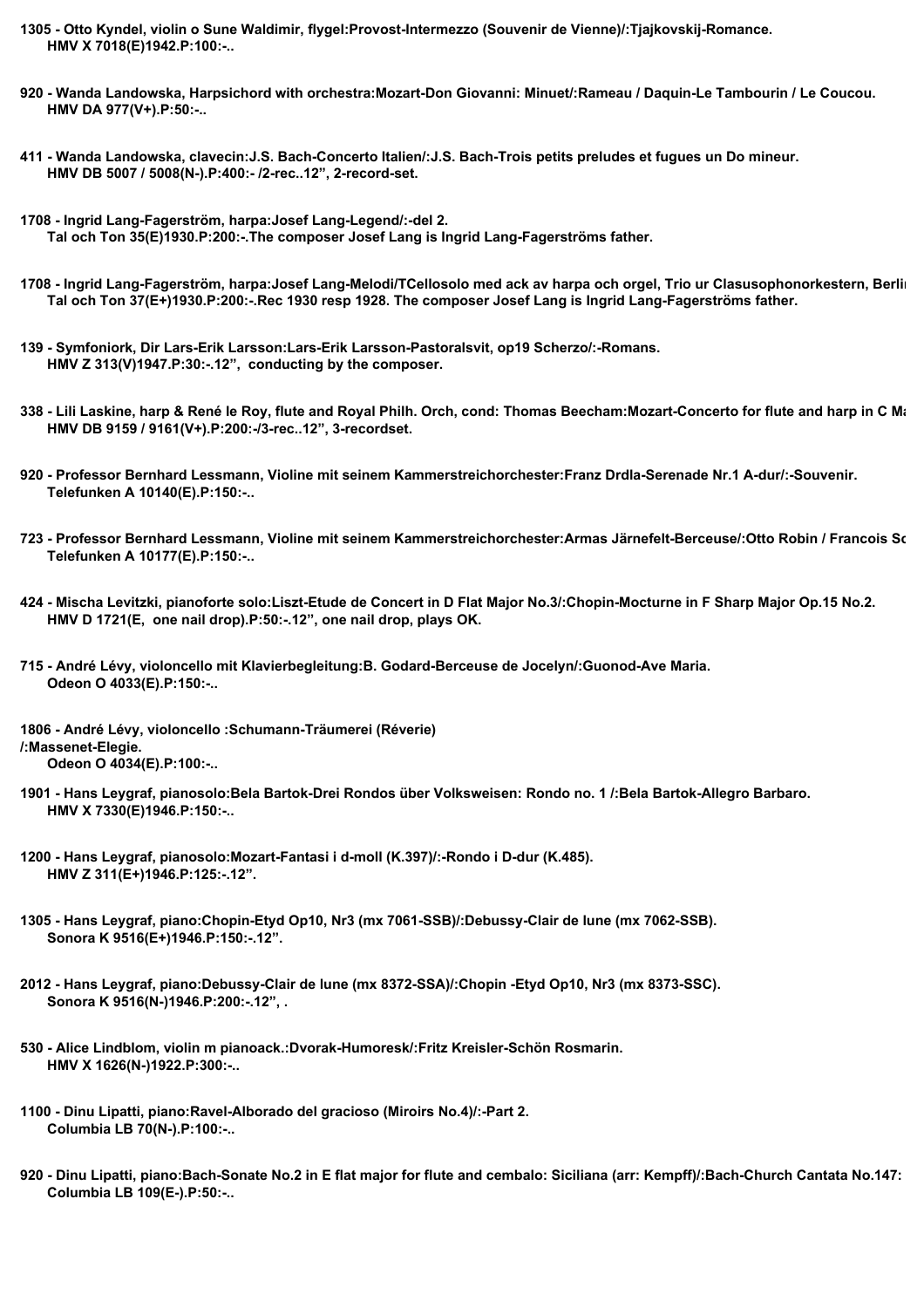**431 - Dinu Lipatti, pianoforte solo:Mozart-Sonata No.8 in A minor K.310/:-. Columbia LX 8788 / 8789(E+).P:300:-/2-rec..12", 2-record-set.**

440 - Dinu Lipatti, piano and The Philharmonic Orch., cond: Alceo Galliera:Grieg-Concerto in A minor for piano and orchestra Op.16/L **Op.34 No.1.**

 **Columbia LX 8579 / 8582(E-)1947.P:400:-/4-rec..12", 4-record-set in original album.**

- **411 Kathleen Long, piano with The National Symphony Orchestra, cond: Boyd Neel:Mozart-Concerto for piano in B Flat (K. 450)/:-. Decca AK 1121 / 1123(N-).P:400:- /3-rec..12", 3-record-set.**
- **1812 Kathleen Long, piano and National SymphonyOrchestra, dir: Boyd Neel:Gabriel Fauré-Ballade for piano and orchestra,Op.19/:-conclusion. Decca K 1130 - 1131(E).P:150:-/2 rec.12", 2-record.set Rec at Kingsway Hall, London.**
- **1100 Kathleen Long, piano :Gabriel Fauré-Barcarolle No.2 i G Major Op.41/:-conclusion. Decca M 575(N-).P:100:-..**
- **1204 Kathleen Long, piano :Scarlatti-Sonata in A/:Scarlatti-Sonata in B Flat. Decca M 581(N-).P:100:-..**
- **1100 Kathleen Long, piano :Fauré-Nocturne No.4 in E Flat Major, Op.36/:-conclusion. Decca M 655(N-).P:100:-..**
- **226 Moura Lympany w The National Symphony Orch, cond: Sidney Beer:Grieg-Concerto for piano and orchestra in A minor Op.16/:-. Decca AK 1134/ 37(E+).P:300:-/4-rec..12", 4 record-set.**
- **9802 Moura Lympany w London Symphony Orch, cond: Anatole Fistoulari:Khachaturian-Concerto for piano and orchestra/:-. Decca AK 1145 / 1148(E-).P:200:-/4-rec..12", 4 record-set in album.**
- 1301 Moura Lympany w The National Symphony Orch, cond: Warwick Braithwaite:Saint-Saëns-Concerto No.2 i G minor for piano and  **Decca AK 1161/ 1163(E).P:200:-/3-rec..12", 3 record-set.**
- **145 Axel Malm, horn; Göteborgs radioorkester, dir: Sixten Eckerberg:Atterberg-Konsert för horn och orkester Op.28/:-. Radiotjänst RE 725- 727(N-)1948.P:500:-/3-rec..12", 3-record-set.**
- **537 Paul Mania, organ solo with brass choir:Sullivan-The lost chord/:Händel-The Messiah: Hallelujah chorus. Columbia G 50283(E+).P:200:-.12".**
- **9802 Paul Mania, kyrkoorgel: --Julstämning: Fantasi över "O du heliga o du saliga/: -Fantasi över " Stilla natt heliga natt". Parlophon B 12541(E-)1927.P:100:-..**
- **1308 John Marlborough, cello:Bishop-Home sweet home/The Marlborough Trio (cello, flute and piano):Mendelssohn-Song without words. Parlophone E 6154(N-).P:100:-..**
- **338 Isolde Menges, violin and Arthur de Greef, piano:Beethoven-Sonata No.9 in A Major Op.47 (The Kreutzer sonata)/:-. HMV D 1066/ 1069(E).P:250:-/4-rec..12", 4-rec.set.**
- 715 Yehudi Menuhin, violin with piano acc by Gerald Moore:Green-Romance (featured in the film: The Magic Box)/:Mozart, arr. Kross  **HMV DA 1861(N-).P:100:-..**
- **1702 Yehudi Menuhin, violin with piano acc by Ferguson Webster:Brahms; Joachim-Hungarian Dance No 11, D Minor/:Granados, Kreisler-Spanish Dance. HMV DB 3500(E).P:100:-.12".**
- 1703 Yehudi Menuhin, violin with piano acc by Marcel Gazelle:Schubert-Ave Maria/:Dvorák-New world symphony: Negro spiritual me  **HMV DB 6158(E+).P:100:-.12".**
- **840 Yehudi Menuhin violin, London Symph Orch cond Sir Landon Ronald:Bruch-Concerto No1 G minor Op26/:-. HMV DB 7230 / 7232(E).P:400:-/3-rec..12", 3-recordset in original album.**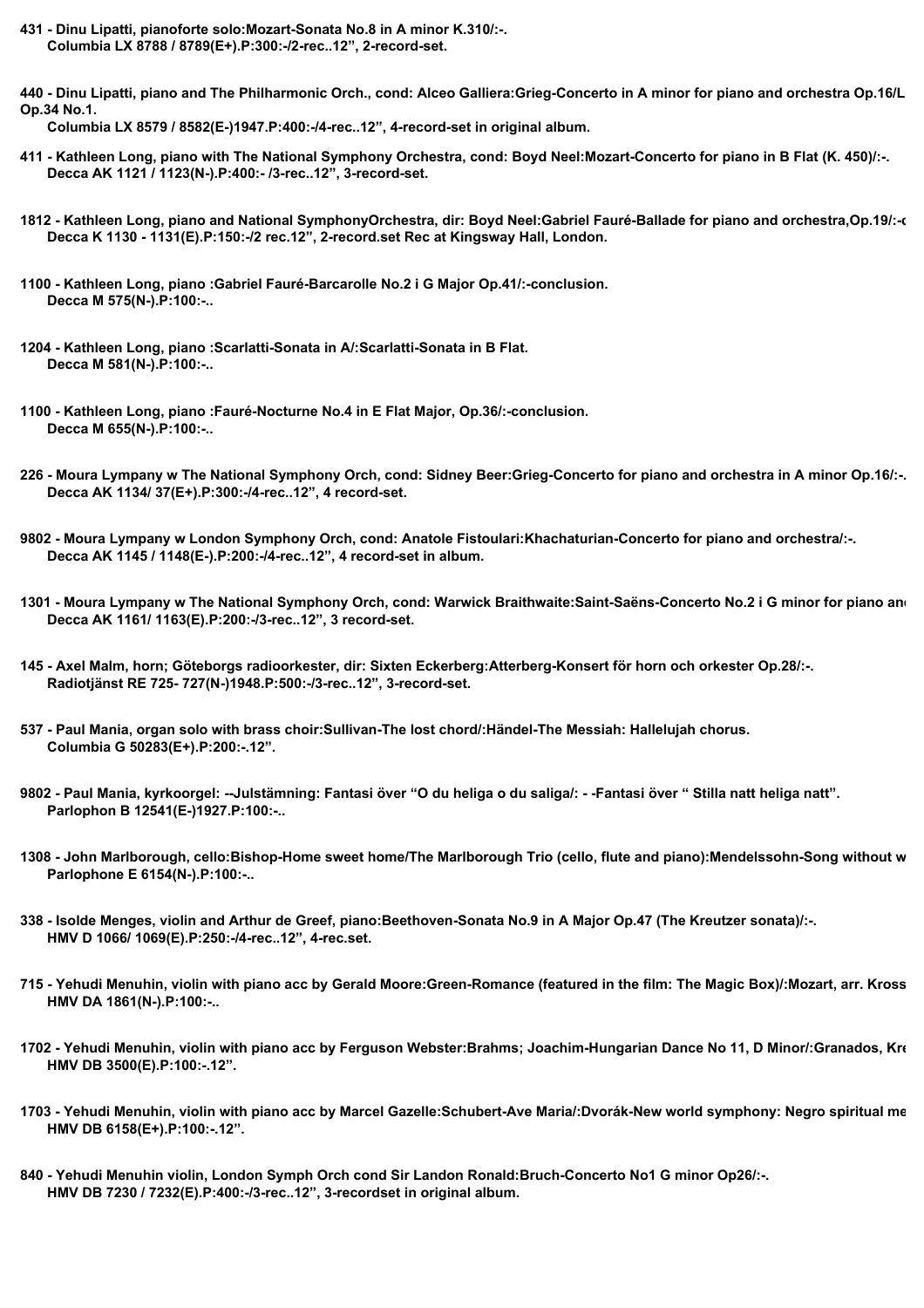- **401 Yehudi Menuhin, violin; Orchestre Symphonique de Paris, cond: Georges Enesco:Lalo-Symphonie Espagnole Op.21/:-. HMV DB 7582 / 7585(N-).P:800:- / 4-rec..12", 4-record-set.**
- **9802 Yehudi Menuhin a Orchestre des Concerts Colonne, cond: Georges Enesco:Mendelssohn-Concerto in E minor Op64/Yaltah & Yehudi Menuhin, piano & violin:Mozart-Sonata in B flat major K 378: Andantino Sostenuto....**

 **HMV DB 8586 / 8589(E).P:400:-/4-rec..12", 4 record-set.**

- **931 Vienna Philharmonic Orchestra, cond: Wilhelm Furtwängler:Beethoven-Symphony No.3 in E Flat Major Op.55 (Eroica)/:-. HMV DBS 9296 / 9302(N-).P:1000:-/7-rec..12", 6-record-set.**
- **1200 Max Michailow, Violinesolo:Michailow-Carneval i Venezia/:Zdenko Fibich-Poeme. Beka 49929 49930(E-)1919.P:250:-.Ovanlig, saknas hos SLBA.**
- **1904 Max Michailow, Violin solo med pianoack.:Schumann-Träumerei/:Max Michailow-Gavotte. Ekophon NS 422(E+)1919.P:150:-..**
- **411 Arturo Benedetti Michelangeli, Am Flügel; Orch der Mailänder Scala, Dir: A. Pedrotti:Schumann-Klavierkonzert a-moll Op.54/:-. Telef. La Scala SKB 3260 / 3263(E+).P:750:- / 4-rec..12", 4-record-set.**
- **2012 Arturo Benedetti Michelangeli, Am Flügel:Scarlatti-Sonatine in D-dur/:Scarlatti-Sonatine in h-moll. Telefunken SKB 3290(E).P:200:- .12".**
- 1200 Nathan Milstein, Violinsolo with Arthur Balsam, piano:Massenet-Thais: Meditation/:Sarasate-Danses Espagnoles: Romanza And  **Columbia LX 993(E).P:200:-.12".**
- **533 Mirko, guitar solo with acc.:Mirko C. Markovich-Grandma´s music box/:F. Tarrega-Adelita. HMV JO 91(V+).P:150:-..**
- **226 Benno Moiseiwitsch, pianoforte; The Philharmonic Orch. cond: Basil Cameron:Saint-Saens-Concerto No.2 in G minor, Op.22/:-. HMV C 7682 / 7684(E+).P:300:-/3-rec..12", 3-record-set.**
- 431 Benno Moiseiwitsch, pianoforte; The Philharmonic Orch. cond: Malcolm Sargent:Rachmaninoff-Concerto No.1 in F sharp minor,  **HMV C 7769 / 7771(E).P:300:-/3-rec..12", 3-record-set.**
- **121 Benno Moiseiwitsch, pianoforte; The Liverpool Philh. Orch. cond: George Weldon:Tchaikowsky-Concerto No.2 in G, Op.44/:-. HMV C7607 / 7610(E+).P:400:-/4-rec..12", 4-record-set.**
- **1806 Erica Morini, violin: Michael Raucheisen, piano acc:Tivadar Nachèz-Danses tziganes/:Thomas Koschat-Verlassen. Polydor 67680(E+)1927.P:300:-..**
- **1806 Erica Morini, violin: Michael Raucheisen, piano acc:Juon-Berceuse/:Schubert-Wiegenlied. Polydor 62659(E+)1928.P:300:-..**
- **931 Erica Morini, violin: Michael Raucheisen, piano acc:Lully-Gavotte/:Mozart-Menuett. Polydor 62699(V+)1928.P:50:-..**
- **1901 Albert Müller, Xylophon-solo mit Beka-Orchester, Berlin:Steger-Zigeunerspiele/:H. Lange-Der Karneval von Venedig. Beka Record No 5734 / 5735(E-).P:100:-..**
- **1903 Albert Müller, Glockenspiel-Solo mit Orchesterbegleitung:W Ramther-Silberglöckchen, polka-Mazurka/:Krause-Klapperstorch Polka. Homokord 11275 / 11279(V+).P:50:-..**
- **1100 Heinrich Newe, Violinsolo, vid flygeln: Georg Enders**
- **:Robert Schumann-Träumerei/Borgmästaren Carl Lindhagen, tal**
- **1001 Ginette Neveu violin, The Philharmonic Orch, cond Issay Dobrown:Brahms-Concerto in D Major op 77/:-. HMV DB 9126- 9130(E+).P:750:-/5-rec..12", 5record set .**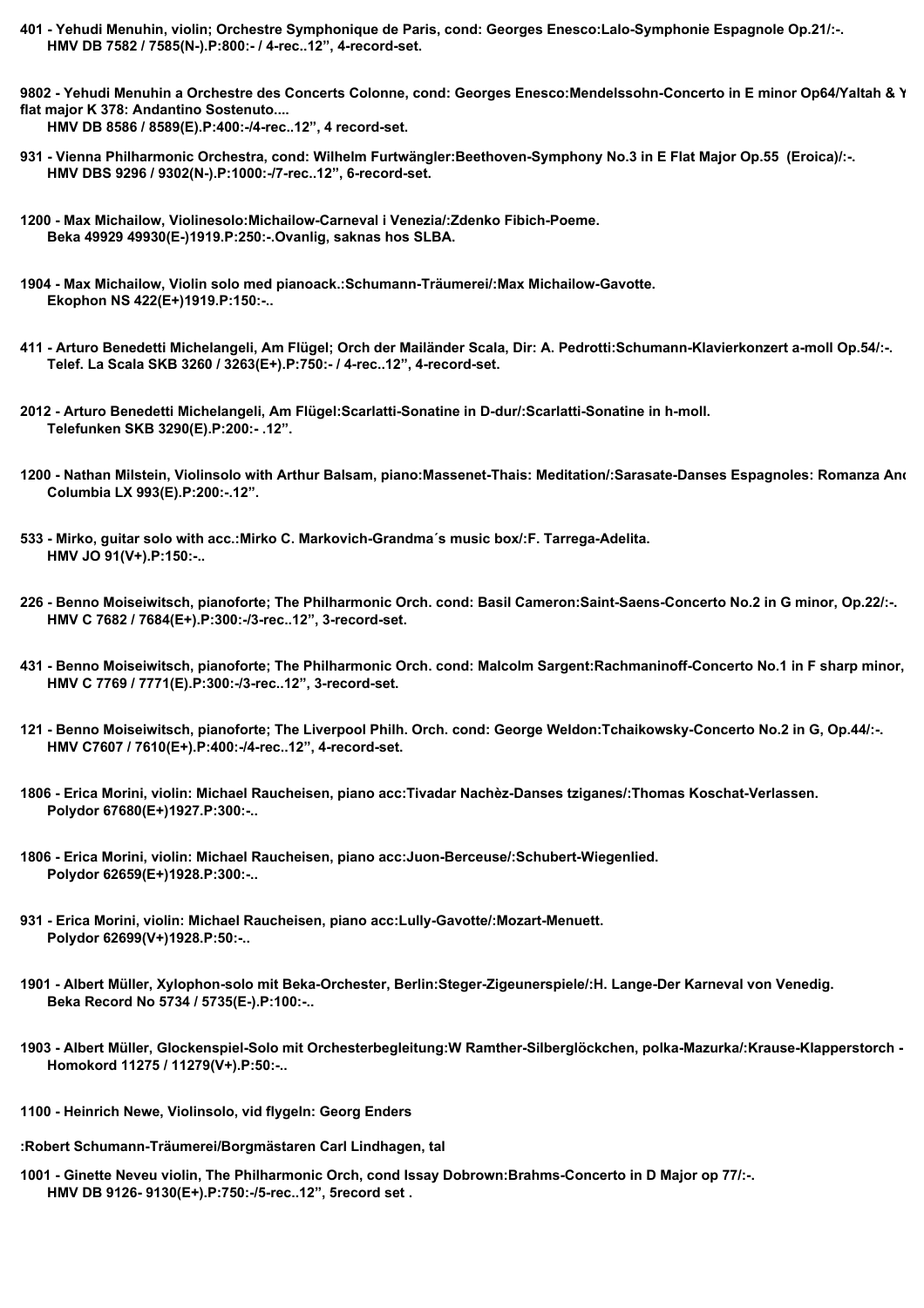- 226 Richard Odnoposoff, vi; Stefan Auber, cello; Angelica Morales, p; Dir: Felix Weingartner:Beethoven-Triple concerto in C Major, C  **Columbia LX 8353- 8357(E).P:600:-/5-rec..12", 5-record-set in original album.**
- **1805 Orchestral:-Instruments of the orchestra: 1. String section 2. Wood wind section/:-3. Brass wind section 4. Percussion section. HMV C 1311 / 1312(E).P:200:-/2-rec.12", 2-record-set.**
- **145 Vladimir de Pachmann, pianoforte:Verdi; Liszt-Rigoletto: Paraphrase de Concert/:-. Victor 74261(E).P:100:-.12", Single-sided.**
- **1901 Vladimir de Pachmann, pianoforte:Chopin-Waltz in D Flat Major, Op.64 No.1/:-Waltz in C Flat Major, Op.70 No.1. HMV DA 761(V+)1925.P:50:-..**

**1304 - Paderewski, McCormack, Casals, Melba, Kreisler, Rachmaninoff, Tetrazzini, Pachmann, Caruso:-Cavalcade of famous artists 1910-1935 Part 1-2/Backhaus, Schumann, Horowitz, Melchior, Elgar, Menuhin, Galli-Curci, Chaliapine, Cortot, Gigli:-Part 3-4. HMV DB 2454 / 2455(E)1935.P:500:-/2-rec.2-record-set. Jubilee 1910-1935 Record .**

- **424 Ignace Jan Paderewski, pianoforte:Paganini; Liszt-La Campanella/:Schumann-Aufschwung. HMV DB 376(E).P:200:-.12".**
- **1806 Ignace Jan Paderewski, pianoforte:Chopin-Prelude in D Flat Major, Op.28, No.15/:-Prelude in A Flat Major, Op.28, No.17. HMV DB 1272(E).P:100:-.12".**
- **440 Ignace Jan Paderewski, pianoforte:Chopin-Polonaise in A Flat Major, Op.53/:-Nocturne In F Sharp Major Op.15 No.2. HMV DB 3134(E+).P:150:-.12".**
- **424 Ignace Jan Paderewski, pianoforte:Chopin-Waltz in C sharp minor Op.64 No.2/:-Nocturne In F Sharp Major Op.15 No.2. HMV DB 3711(V).P:100:-.12".**
- **424 Ignace Paderewski, pianoforte:Paganini; Liszt-La Campanella/:-. Victor 88401(E).P:150:-.12", Single-sided.**
- **145 Ignace Jan Paderewski, pianosolo:Chopin-Etude in C minor Op.10 Nr.12 (Revolutionary)/:-Etude in G flat major Op.10 Nr.5 (Black keys). Victrola 1387(E+).P:150:-..**
- 503 Ignace Jan Paderewski, piano:Beethoven-Sonata in C sharp minor Op27 No2 (Moonlight)/:Paderewski-Minuet in G Major Op14, N  **HMV DB 3123 / 3124(E-).P:150:-/2-rec..12", 2 record-set.**
- **2102 Gershom Parkington Quintette:Mendelssohn, arr: G. Parkington-On wings of song/:Schubert, arr: G. Parkington-Moment musical. Metropole 1054(N-).P:150:-..**
- 401 Egon Petri, pianoforte with The London Philharmonic Orch., cond. Leslie Heward:Liszt-Concerto No.2 A Major/pianofortesolo by  **Columbia LX 8399 / 8401(N-).P:500:- / 3-rec..12", 3-record-set.**
- **503 Egon Petri, pianoforte with The London Philharmonic Orch., cond. Walter Goehr:Tschaikovsky-Concerto No.1. in B flat minor/:-. Columbia M-318 / 69967 69970(E).P:400:- / 4-rec..12", 4-record-set in original album.**
- 630 Maud Powell, violin solo with Waldemar Liachowsky, piano acc.:Pablo de Sarasate-Zigeunerweisen: Gipsy Airs No.2/:Percy Grai  **Victrola 811(E).P:150:-..**
- **1100 Andre Previn, piano with rhythm acc:Robins; Grey; Youmans-Hallelujah/:Hart; Rodgers-This can´t be love. HMV B 9784(E).P:200:-.Early jazz-recording with one of the worlds most versatile musicians.**
- **1100 Andre Previn, piano with rhythm acc:Dubin, Warren-September in the rain/:Dubin, Warren-Lullaby of Broadway. HMV B 10296(E).P:150:-.Early jazz-recording with one of the worlds most versatile musicians.**
- 1610 Vasa Prihoda, violin; Piano acc: Charles Cerné:Rimsky-Korsakov; Kreisler-Hymne an die Sonne/The Opera Orchestra, Berlin-Cl **Tschaikowsky-Symphonie V, e-moll: 4 Satz: 2 Teil Andante maestoso. Polydor 95061(E+).P:500:-.12".**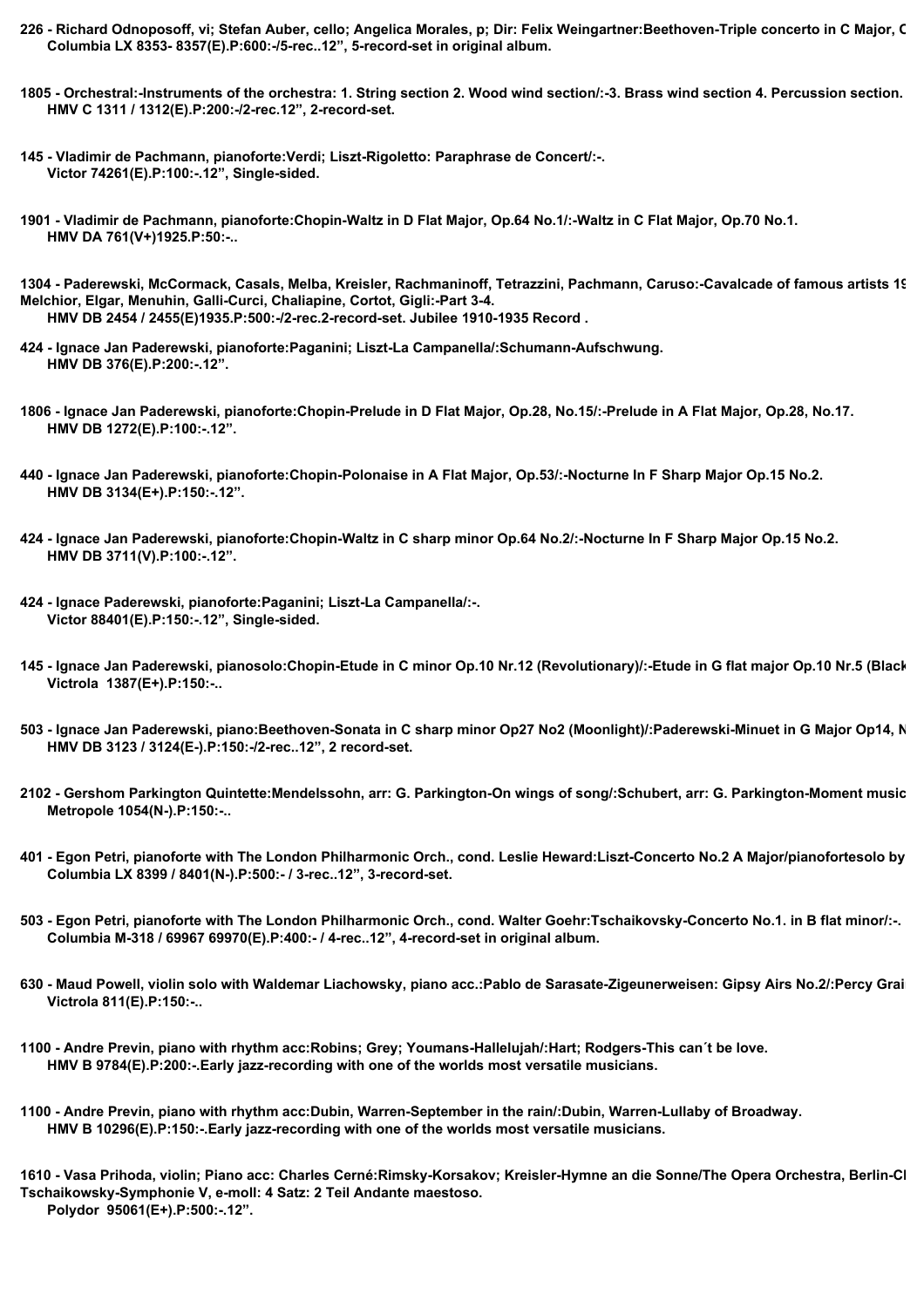- **920 Vasa Prihoda, violin; Piano acc: Charles Cerné:Goldmark-Violinkonzert Op.28 G-Dur: Air aus/:Prihoda-Eili, Eili. Polydor 95370(N-).P:800:-.12".**
- **333 Sergei Rachmaninoff, piano solo:Rachmaninoff-Prelude in C sharp minor/:Mendelssohn-Song without words Op67, No4. HMV DA 996(N-).P:200:-..**
- 537 Sergei Rachmaninoff, pianoforte solo:Chopin-Sonata in B flat minor Op.35 (The Funeral march sonata)/:-Waltz in E minor Op. po  **HMV DA 1186 / 1189(E).P:1000:-/4-rec..4-record-set in original album.**
- **1304 Sergei Rachmaninoff, piano solo:Strauss; Tausig-Our lives out once, waltz/:-Part 2. HMV DB 1140(E+).P:200:-.12".**
- **424 Sergei Rachmaninoff and The Philadelphia Orch, cond: Eugene Ormandy:Rachmaninoff-Concerto No.3 in D minor Op.30/:-. HMV DBS 8816 / 8820(E).P:1000:-/5-rec..12", 5-record-set.**
- 1804 Sergei Rachmaninoff, piano Philadelphia Symph Orch, cond Leopold Stokowski:Rachmaninoff-Concerto No2 in G minor Op18/:  **HMV DB 7427- 7431(E)1929.P:1000:-/5-rec..12", 5-record set in original album.**
- 9802 Radioorkestern; dir: Stig Rybrant; Pianosolist: William Lind:Einar Hylin-Lyrisk rapsodi: En dag i staden/Violinsolo: Ivan Ericsor  **Cupol 6030(N-)1950.P:150:-.12".**
- **1909 M. Virgilio Ranzato, Violinist m piano akk.:Gillet-La lettre de Magnon/Instrumental trio (Violin, Klaver und Cello):Grieg-Solveigs sang. CRG 287967/ 288027(E+).P:200:-..**
- **1 Rawics and Landauer, piano duet:Chopin; arr: Rawics and Landauer-Chopin selection/:Chopin, arr: Rawics and Landauer-part 2. Columbia DB 2079(E+).P:100:-..**
- **1 Rawics and Landauer, piano duet:Heyne-The Petite waltz/:Strauss, arr: Rawics and Landauer-The Annan polka. Columbia DB 2788(E).P:50:-..**
- **1 Rawics and Landauer, piano duet:Khatchaturian, arr: Rawics and Landauer-Gayaneh ballet: Sabre dance/:Khatchaturian, arr: Rawics and Landauer-Masquerade: Waltz. Columbia DB 3030(V).P:50:-..**
- **1 Rawics and Landauer, piano duet:Chopin; arr: Rawics and Landauer-Chopin-minder/:Chopin, arr: Rawics and Landauer-part 2. Columbia DD 536(N-).P:100:-..**
- **1 Rawics and Landauer, piano duet:Oscar Strauss-Waltz dream, selection/:-The lilt of Lehár, medley. Columbia FB 1752(E+).P:100:-..**
- **9802 Rawicz and Landauer, piano duet:Suppé-Poet and peasant, overture part 1/:-part 2. Columbia FB 2246(E+).P:100:-..**
- 9921 Rawicz and Landauer, piano duet:Tjajkovskij, arr: Rawicz and Landauer-Casse Noisette suite: Valse des fleurs/:-Sleeping beaut  **Columbia FB 2188(N-).P:150:-..**
- **1208 Walter Rehberg, Piano:Grieg-Hochzeitstag auf Troldhaugen/:Sinding-Frühlingsrauschen. Polydor 24989(E)1932.P:100:-..**
- **348 Stig Ribbing, piano:Beethoven-Till Elise/:Beethoven-Månskenssonaten, 1a satsen Op.27 Nr.2. Musica E 19030(E)1943.P:100:-..**
- 9802 Stig Ribbing, piano:Harald Fryklöf-Ur"8mindre pianostycken"En visa om våren,Ung mor/:-En blomstervisa, Den gamla logen, D  **Telefunken A 5383(V+)1943.P:50:-..**
- **401 Stig Ribbing, piano:Beethoven-Till Elise/:Beethoven-Månskenssonaten, 1a satsen Op.27 Nr.2. Telefunken E 19030(E+)1943.P:150:-..**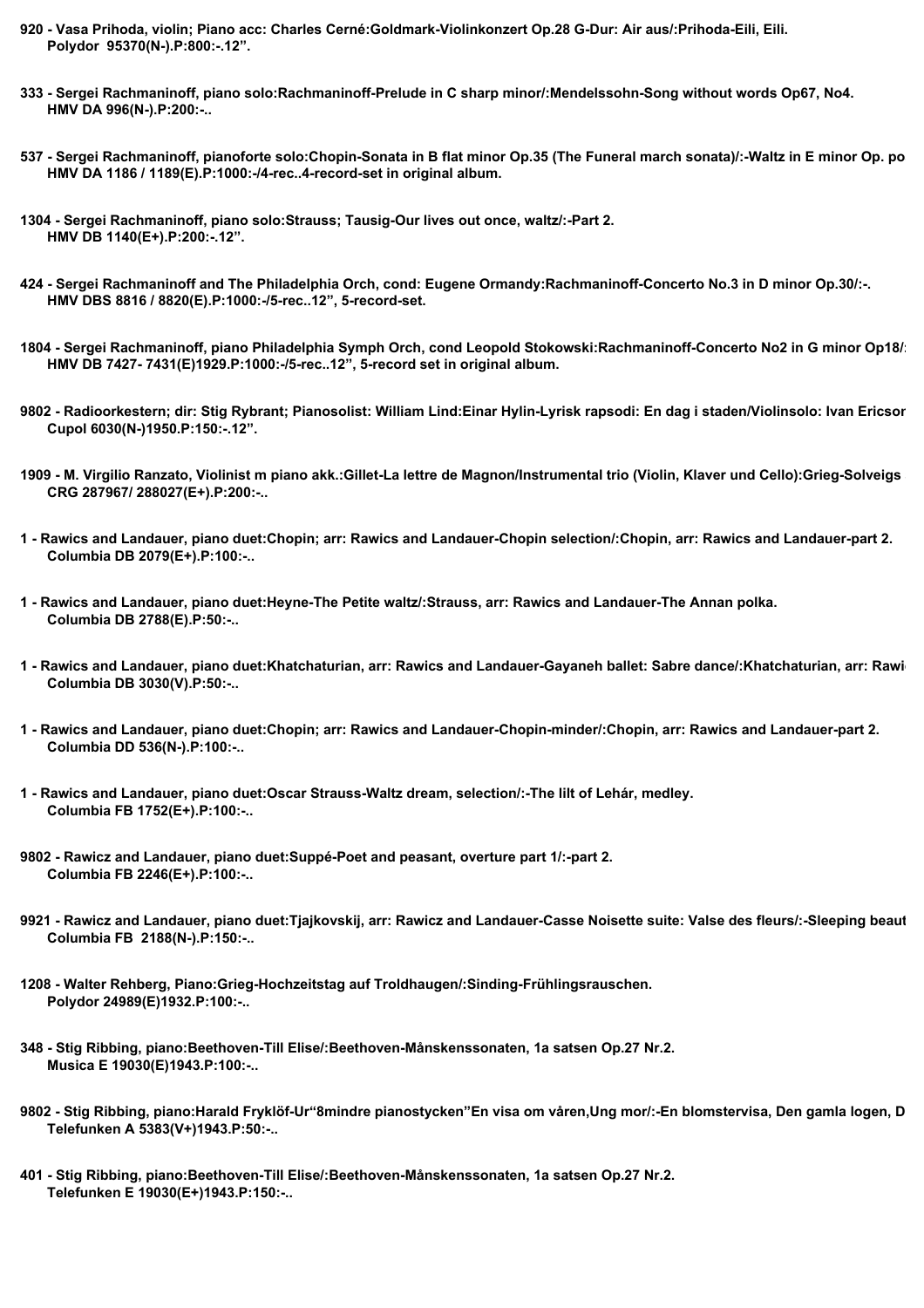- **1200 Stig Ribbing, piano:Ernst Fischer-Verliebte Tasten, nr 3 /:Moritz Rosenthal-Papillons ("Fjärilslekar") . Musica A 8891(N-)1949.P:150:-..**
- **9802 Stig Ribbing, piano:Beethoven-Für Elise/:-Sonata quasi una Fantasia Op27 Nr 2: Sats 1. Musica E 19803(E)1949.P:100:-.12".**
- **1100 Evelyn Rothwell, oboe with piano acc by Wilfrid Parry:Händel, arr Rothwell-Air and Rondo/:Nicholas-Melody. HMV B 10237(N-).P:100:-..**
- **424 Evelyn Rothwell, oboe and The Halle Orch, cond: John Barbirolli:Corelli-Oboe concerto/:-. HMV C 3540(N-).P:150:-.12".**
- **203 Arthur Rubinstein, piano w London Symphony Orch, cond: Albert Coates:Brahms-Concerto No.2 in B Flat Op.83/:-. HMV D 1746- 1750(E+).P:500:-/5-rec..12", 5-rec.set in original album.**
- 602 Arthur Rubinstein, pianoforte solo:de Falla, arr Rubinstein-Ritual Fire Dance: Love, the magician/:de Falla, arr Rubinstein-Dance  **HMV DA 1151(E+).P:100:-..**
- **607 Arthur Rubinstein:de Falla, arr: Rubinstein-Dance de la Fraveur: L´amour Sorcier/:-part 2. HMV DA 1151(E+).P:100:-..**
- **508 Arthur Rubinstein, pianoforte solo:Chopin-Scherzo No.2 B flat minor Op.31/:-. HMV DB 1916(E).P:75:-.12".**
- **424 Arthur Rubinstein, pianoforte solo:Chopin-Nocturno in C minor/:-. HMV DB 3193(N-).P:100:-.12".**
- **9930 Arthur Rubinstein, piano; London Symph Orch, cond: John Barbirolli:Tjajkovskij-Concerto No.1 in B flat minor Op.23/:-. HMV DB 7242 / 7245(N-).P:200:-/4-rec..12", 4-record set in original album.**
- **411 Arthur Rubinstein, pianoforte solo:Chopin-Scherzo No.1 B minor Op.20 / Scherzo No.2 B flat minor Op.31/:-Scherzo No.3 C sharp minor Op.38 / Scherzo No.4E Major Op.54. HMV DB 7373 / 7376(N-).P:600:-/4-rec..12", 4-record set.**

401 - Arthur Rubinstein, pianoforte, The London Symphony Orch, cond: John Barbirolli:Chopin-Concerto No.2 in F minor Op.21/piano **Op.64 No.2.**

 **HMV DB 7481 / 7484(N-).P:400:- / 4-rec..12", 4-record set.**

- **1200 Arthur Rubinstein, pianoforte, The London Symphony Orch, cond: John Barbirolli:Chopin-Concerto No1 in E minor Op.11/:-. HMV DB 8290 / 8293(E-).P:100:- / 4-rec..12", 4-record set.**
- **1806 Arthur Rubinstein, pianoforte with The Philadelphia Orchestra, cond: Eugene Ormandy:Grieg-Concerto in A minor, Op.18/:-. HMV DB 9004 / 9006(E).P:200:- / 3-rec..12", 3-record-set.**
- 226 Arthur Rubinstein, piano & NBC Symph Orch, dir: Vladimir Golschmann:Rachmaninoff-Concerto No.2 c-moll Op.18/:Chopin-Improm  **HMV DB 9318/ 9322(E/E+).P:500:-/5-rec..12", 5-record set.**
- **503 Arthur Rubinstein, piano; London Symph Orch, cond: John Barbirolli:Tjajkovskij-Concerto No.1 in B flat minor Op.23/:-. RCA Victor DM 180(E+).P:200:-/4-rec..12", 4-record set in original album (American).**
- **931 Artur Rubinstein, piano:-Schumann-Träumerei, Brahms-Wiegenlied/:Schumann-Liebeslied. HMV DB 6532(E).P:75:-.12".**
- **530 Walter Rummel, piano:Beethoven-Für Elise/:-Bagatelle A-dur, Op.33 No.4. Polydor 62843(E).P:150:-..**
- **424 Walter Rummel, piano:Chopin-Walzer a-moll Op.34 No.2/:-Walzer cis-moll Op.64 No.2. Siemens Spezial 68063(N-).P:300:-.12".**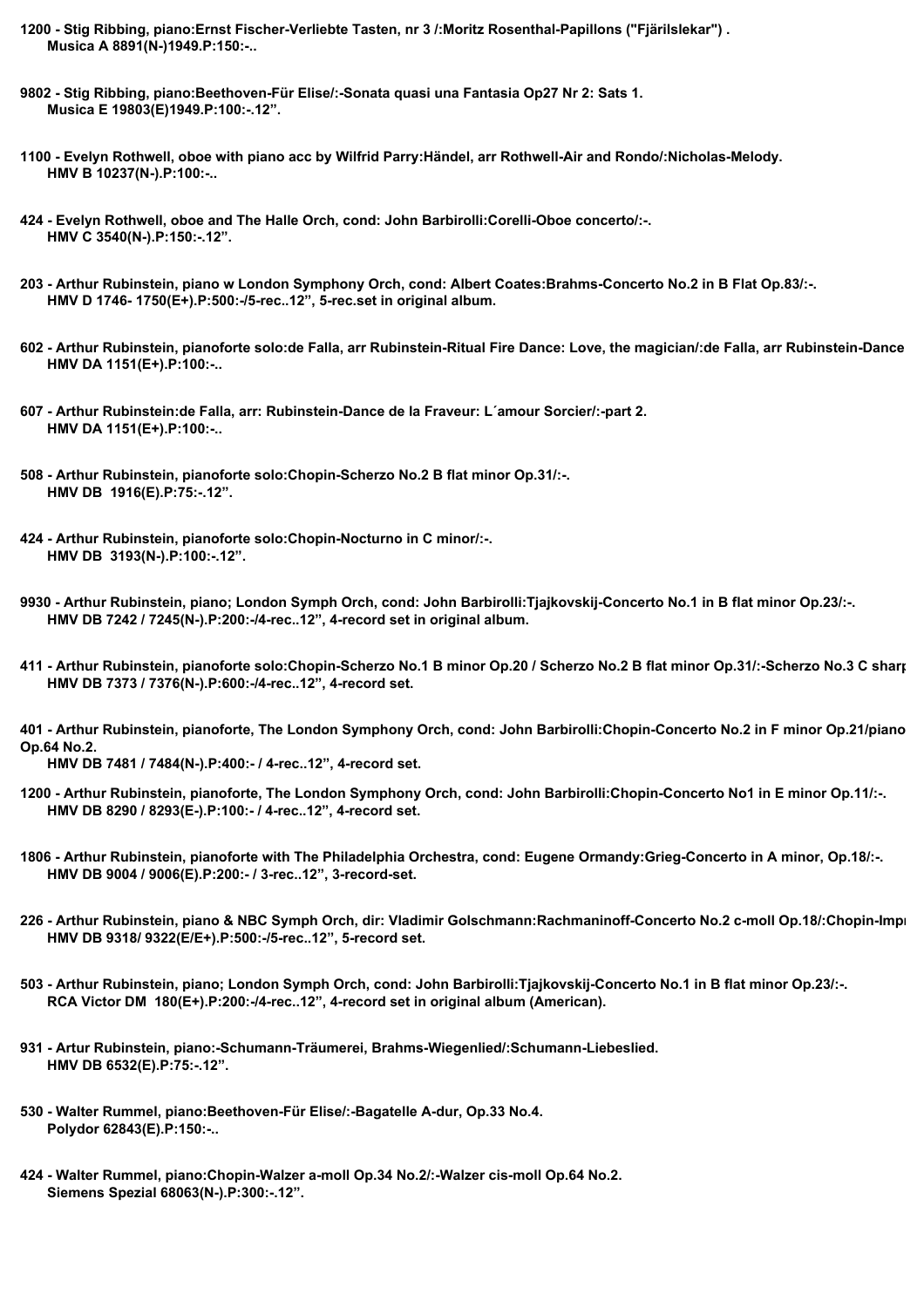- 1308 Kgl Kapelmusikus Siegfried Salomon, cello (with piano), Köbenhavn:Goltermann-Koncert i A moll, Andante/:Moszkowski-Guita  **CRG 287850 / 287851(E)1913.P:400:-..**
- 723 Jesus Maria Sanroma, pianoforte with orchestra cond. by Charles O`Connell:Grieg-Concerto in A minor, op.16 (first movement, o **minor Op.23 (first movement, condensed). HMV C 3297(E-).P:75:-.12".**
- **145 Ada Sassoli, harp solo:Zabel-Am Springbrunnen/:-. Victor 70031(E).P:100:-.12", Single-sided.**
- **401 Emil Sauer, piano; Orchestre du Conservatoire, Paris; Cond: Felix Weingartner:Liszt-Concerto No.1 in E Flat major/:-. Columbia LX 8432 / 8434(N-).P:500:- / 3-rec..12", 3-record-set.**
- **304 Victor Schioler, piano:Chopin-Vals e-moll/:-Mazurka Nr.1 (22?) giss-moll Op.22 / Vals Nr.1 (6?) Dess-dur Op.64. Sonora 9020(E+)1943.P:100:-..**
- **341 Victor Schioler, piano:Chopin-Etyd c-moll Op.10 (Revolutionsetyden)/:Chopin-Vals Nr.1 Ass-dur Op.69. Sonora 9021(N-)1943.P:125:-..**
- **520 Marie Louise Schiöler, violin Köbenhavn:trad-Värmelands pris (Värmlandsvisan)/:Drigo-Harlekins millioner: Serenade. HMV AL 86(E)1914.P:100:-..**
- **1806 Victor Schiöler, piano:Chopin-Polonaise Ass-dur Op.53/:-del 2. Sonora K 9502(E-)1942.P:100:-.12", rec. in Denmark.**
- 1208 Victor Schiöler, piano:Beethoven-Sonat i ciss-moll Op.27 Nr.2: 1a satsen (Månskenssonaten)/:Mendelssohn-En midsommarnatt  **Sonora K 9503(E)1942.P:100:-.12".**
- **233 Victor Schiöler, piano; Statsradiofoniens Symfoniork, dir: Carl Garaguly:Tjajkovskij-Pianokonsert Nr.1 b-moll Op.23: Sats 1/:-del 2. Sonora K 9515(E)1945.P:100:-.12".**
- **1001 Arthur Schnabel, pianoforte solo:Beethoven-Sonata in G Major Op.49 No.2: 1st Allegro ,a non troppo/:-2nd: Tempo di Menuetto. HMV DB 7686(N-).P:100.12".**
- 121 Arthur Schnabel, pianoforte and The London Philh. Orch., cond: Dr. Malcolm Sargent:Beethoven-Concerto No.4 in G Major Op.5/  **HMV DB 7340 / 7343(N-).P:750:-/4-rec..12", 4-record-set in album.**
- 330 Artur Schnabel piano, London Symph Orch, cond Malcolm Sargent:Beethoven-Concerto No1 in C Major Op15/A Schnabel, solo:l  **HMV DB 7514 / 7518(N-).P:600:-/5-rec..12", 5-record set.**
- **121 Arthur Schnabel, pianoforte solo:Beethoven-Sonata in B Flat Major Op.106 (Hammerklavier)/:-. HMV DB 8132- 8137(N-).P:600:-/6-rec..12", 6-record-set.**
- **226 Artur Schnabel piano, London Philharmonic Orch, cond Georg Szell:Brahms-Concerto No1 in D minor Op15/:-. HMV DB 8614/ 8619(E+).P:800:-/6-rec..12", 6-record set in album.**
- 121 Arthur Schnabel, pianoforte with The Philharmonic Orchestra, cond: Issay Dobrowen:Beethoven-Concerto No.4 in G Major Op.5/  **HMV DB 9032 / 9035(E+).P:500:-/4-rec..12", 4-record-set.**
- **9802 Artur Schnabel, piano and The London Philh. Orch, cond: Malcolm Sargent:Beethoven-Concerto No5 in E Flat Major Op73/:-. HMV DB 1685/ 1689(E).P:400:-/5-rec..12", 5 record set in album.**
- **1812 Artur Schnabel, piano and The London Philh. Orch, cond: Malcolm Sargent:Beethoven-Concerto No5 in E Flat Major Op73/:-. HMV DB 7509 - 7513(E).P:400:-/5-rec..12", 5 record set .**
- **424 Artur Schnabel, pianoforte solo:Beethoven-Sonata A Major Op.2 No.2/:-Sonata in C sharp minor Op.27 No.2 / Sonata in E Flat Major Op.81. HMV DB 7575 / 7581(E+).P:1000:- /7-rec..12", 7-record-set in album.**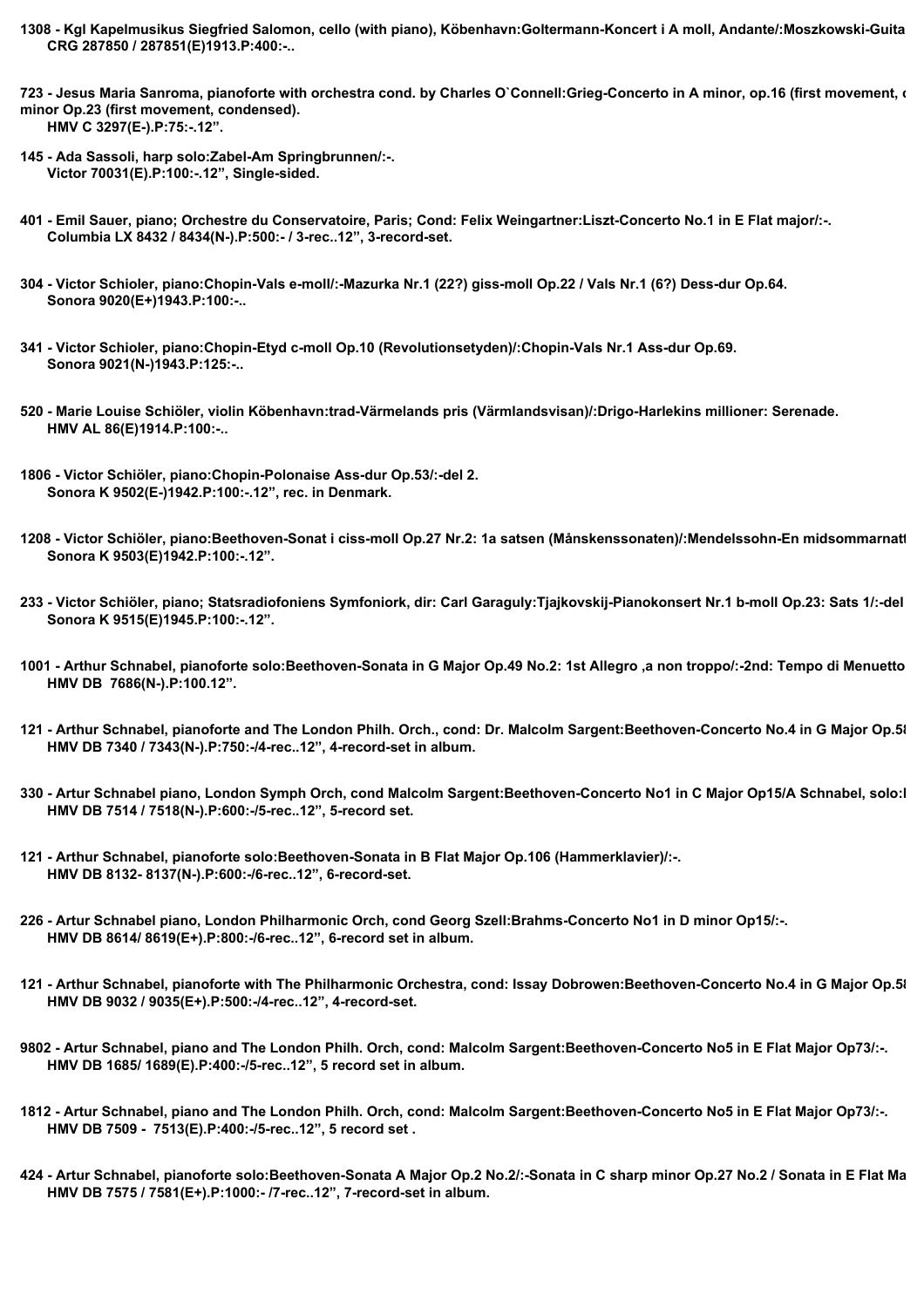- **424 Artur Schnabel, pianoforte solo:Beethoven-Sonata in B Flat Major Op.22 /:-Sonata in F minor Op.57 (Appassionata). HMV DB 7680 / 7685(E+).P:800:- /6-rec..12", 6-record-set.**
- 1001 Artur Schnabel, pianoforte solo:Beethoven-Sonata in F minor Op.2 Nr.1 / Sonata in A Major Op.101/:-Sonata in G Major Op.14 N  **HMV DB 7850 / 7856(E+).P:300:-/6-rec.12", 7-record-set, DB 7854 is missing.**
- 330 Artur Schnabel, piano and The London Philh. Orch, cond: Malcolm Sargent:Beethoven-Concerto No2 in B flat for pianoforte and  **HMV DB 7945 / 7948(E+).P:500:-/4-rec..12", 4 record set .**
- **537 Konzertgruppe der Schola Cantorum Basiliensis:Bach-Brandenburgisches Konsert Nr.5 D-Dur/:-. Archiv 2422 / 2423(V+)1951.P:100:- / 2-rec..12", 2-record-set.**
- 537 Konzertgruppe der Schola Cantorum Basiliensis Leitung: August Wenzinger:Bach-Brandenburgisches Konsert Nr.4 G-Dur: 1 Sa  **Archiv 2453(E)1952.P:75:-.12".**
- 1904 Albert Schweitzer, organ (and winner of Nobel Peace Price 1952):Bach-Prelude and Fugue in G Major/:-Prelude and Fugue in F  **Columbia ROX 149 / 151(E+).P:900:-/3-rec..12", 3-record set, Serie: "Organ Music of J.S. Bach".**
- 1904 Albert Schweitzer, organ (and winner of Nobel Peace Price 1952):Bach-Prelude and Fugue in G Major/:-Prelude and Fugue in F  **Columbia ROX 8015 / 8017(E+).P:900:-/3-rec..12", 3-record set, Serie: "Organ Music of J.S. Bach".**
- **1904 Andres Segovia, guitar solo:Isaac Albeniz-Suite Espagnole No.1: Granada/:Enrique Granados-Tonadilla. Decca BK 159(E).P:250:-.12".**
- **1904 Andres Segovia, guitar solo:Enrique Granados-Danza Espanola No.10 in G Major/:Enrique Granados-Danza No.5 in B Minor. Decca BM 4370(E).P:250:-.12".**
- **1909 Andres Segovia, guitar solo:Tarrega-Tremolo study/:Turina-Fandanguillo. HMV D 1305(E+).P:250:-..**
- **930 Andres Segovia, guitar solo:Tarrega-Study in a Major/:Bach-Prelude. HMV DA 1553(E).P:150:-..**
- **1909 Andres Segovia, guitar solo:Sor-Thème varie/:Bach-Gavotte. HMV D 1255(E)1927.P:250:-..**
- **1904 Andres Segovia, guitar solo:Torroba-Fandanguillo/:Torroba-Preludio. HMV E 526(E+)1928.P:350:-..**
- **1904 Andres Segovia, guitar solo:Malats-Serenata/:Torroba-Nocturne. HMV E 569(E+)1930.P:350:-..**
- **338 Adolf Sens och Gustav Meine, violin-duet Berlin:Langer-Lilla mormor, ländler/:Offenbach-Hoffmans sagor: Barcarolle. CRG 287911 / 287912(N-).P:150:-..**
- **424 Rudolf Serkin, pianoforte and The Adolf Busch Chamber Players, cond. A. Busch:Mozart-Concerto in E Flat Major K.449/:-. HMV DB 8611 / 8613(N-).P:500:-/ 3-rec..12", 3-record-set.**
- **9901 Felix Silbers, cornet (w violin, cello and piano) Berlin:Drigo-Harlekins Millioner: Serenad/:Puccini-Bohéme: Musettes vals. CRG 285031/ 285032(E+).P:75:-..**
- **920 Alfred Sittard, Organist:Liszt-Ad nos ad salutarem: Fuge/:-Part 2. Polydor 95255(N-).P:200:-.12" - Recorded in the St. Michael´s Church, Hamburg..**
- **325 Max Skalka, violin and his orchestra:arr: P. Deutsch-I muntert lag, vispotpurri/:arr: P. Deutsch-del 2. Cupol 4270(E+).P:100:-..**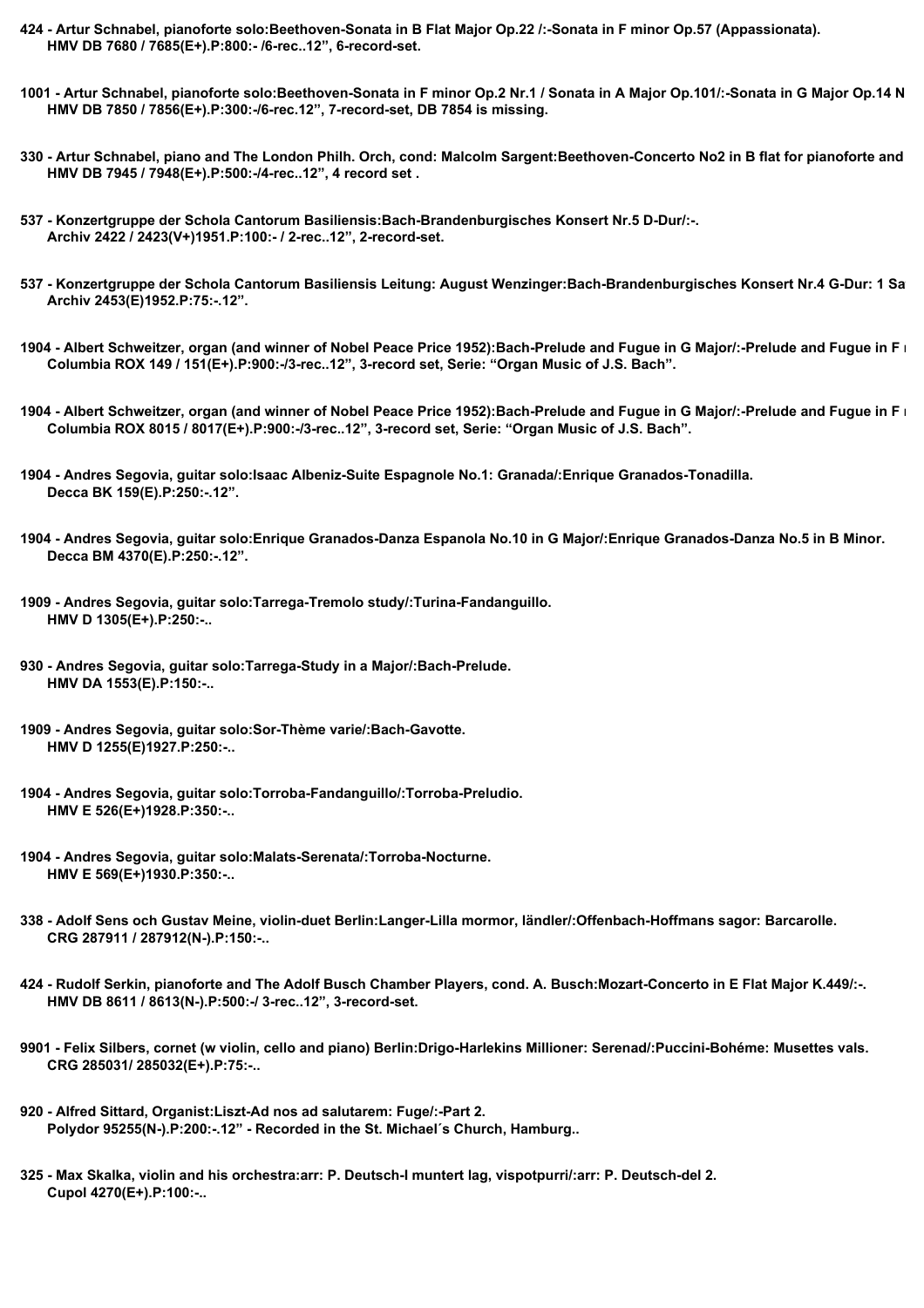- **325 Max Skalka, violin med orkester:arr: Julius Jacobsen-Rysk fantasi, del 2/:arr: Julius Jacobsen-del 1. Cupol 4016(E)1947.P:100:-..**
- **607 Max Skalka, violin och Vagn Borggaard, piano:Dvorak-Humoresque/:Schumann-Träumerei. Cupol 4267(E+)1947.P:100:-..**
- 1200 Max Skalka, violin med pianoack.:Dinicu-Hora (mx 769-B)/Kabaretorkestern, dir o arr: Stig Rybrant. Violinsolo: Olle Hylbom:Wil  **Cupol Provskiva (E)1947.P:200:-.Outgivna inspelningar. Litet hack sid.2.**
- **1904 Max Skalka, violin med Populärorkestern:P. Tjajkovskij-Melodie**
- **/:P. Tjajkovskij-Romance**
- **1200 Max Skalka, violin med populärorkestern:Edvard Grieg-Peer Gynt: Solveigs sang/:Christian Sinding-Frühlingsrauschen. Cupol 4522(E-)1950.P:75:-..**
- **1200 Max Skalka, violin med populärorkestern:Franz Schubert-Ständchen/:J. Heykens-Ständchen. Cupol 4535(E+)1950.P:100:-..**
- **424 Max Skalka med sin konsert-orkester:Lehár-Tusen rosor röda/:Lehár-Zigeunerliebe: Zorika zorika. Cupol 4645(E-)1950.P:50:-..**
- **1703 Solomon, piano:Chopin-Nocturne in D Flat Major No.8 Op.27 No.2/:Chopin-Berceuse Op.57. HMV C 3308(E).P:100:-.12".**
- **1703 Solomon, piano:Chopin-Three studies/:-Nocturne in E flat Op.9 No.2. HMV C 3345(E+).P:100:-.12".**
- **1703 Solomon, piano:Chopin-Ballade No.4 in F minor, Op.52/:-part 2. HMV C 3403(E+).P:100:-.12".**
- **118 Solomon, piano:Haydn-Sonata in D Major/:-. HMV C 3494(E+).P:150:-..**
- **9843 Elsie and Dorothy Southgate, violin and organ London:Tate-Somewhere a voice is calling/:Rubenstein-Melodi i F. HMV X 694(E+).P:50:-..**
- **845 Tossy Spiwakowsky, Violinsolo med pianoack.:J. Brahms-Valse, op. 39/:J. Brahms, bearb. J. Joachim-Ungersk dans nr 1. Parlophon B 12629(E)1928.P:150:-..**
- **440 Klavier-Solo: Willi Stech, Berliner Philharmoniker Dir: Dr. Hans Schmidt-Isserstedt:-Komponisten-Bildnes: Franz Liszt/:-Zweiter Teil. Telefunken E 1899(E).P:100:-.12".**
- **9802 Swedish violin w orch:Capua-O sole mio/:Godard-Jocelyn: Vaggvisa. CRG 287900 / 287901(V).P:50:-..**

324 - Joseph Szigeti, violin w The London Philharmonic Orch., cond: Sir Thomas Beecham:Mendelssohn-Concerto in E minor for violi **chasse).**

 **Columbia LX 8063 / 8066(E+).P:600.-/4-rec..12", 4-recordset in album.**

537 - Joseph Szigeti, violin and the London Philharm. Orch, cond. Sir Thomas Beecham:Prokofieff-Concerto in C Major for violin and **our Caprice in D minor.**

 **Columbia LX 8194 / 8196(E+).P:600:- / 3-rec..12", 3-record-set in album.**

- **537 Mr. Joska Szigeti, Violine with piano, London:Sibelius-Valse Triste/The Renard trio, London:Gade-Noveletten: 2nd movement. Grammophon 7971(E).P:500:-.12".**
- **1703 Karol Szreter, Klaviersolist mit Grossen Odeon Symphonie-Orchester:Franz Liszt-Zweite ungarische Rhapsodie/:-2. Teil. Odeon O 6675(E+).P:150:-.12".**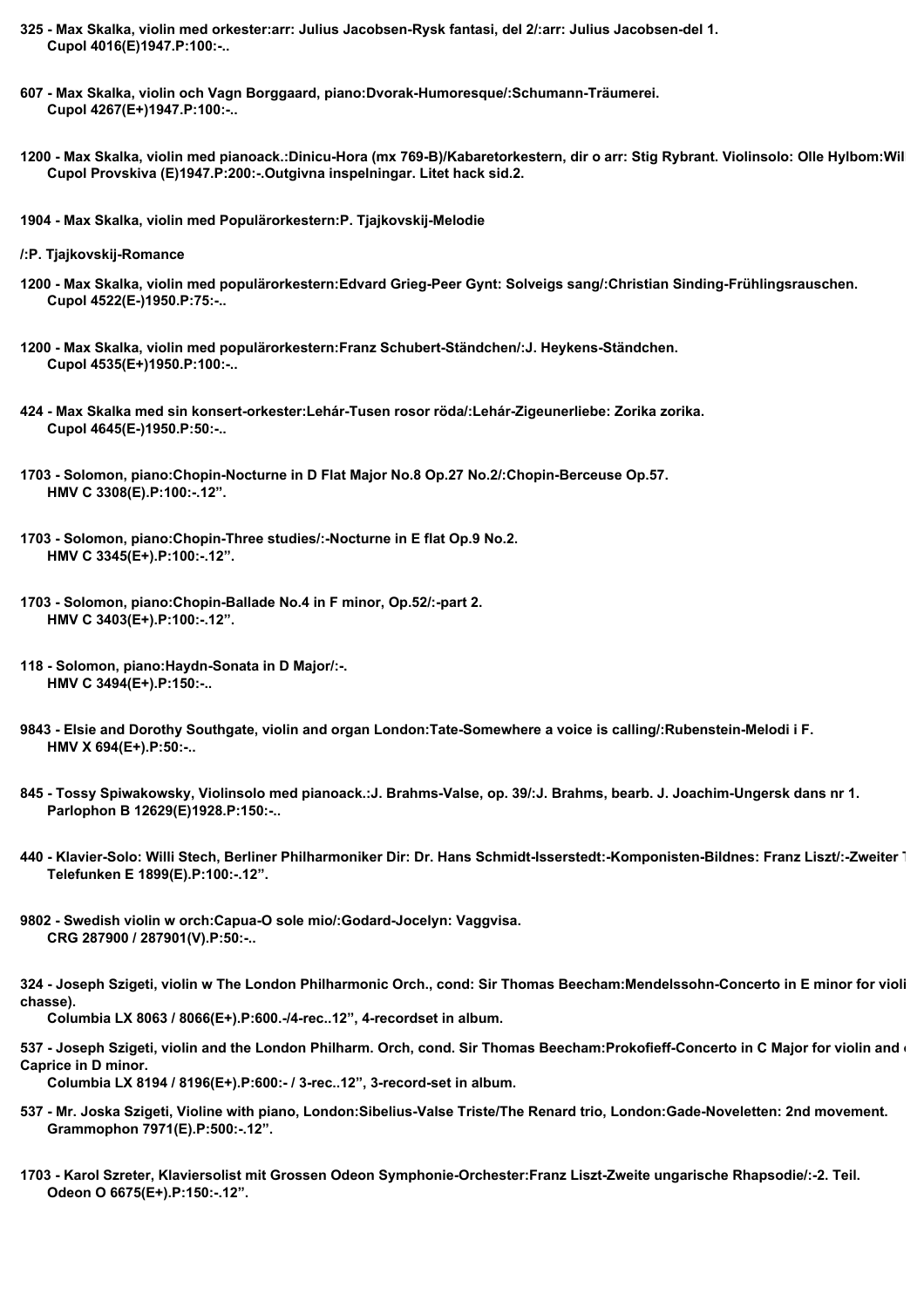- **1304 Karol Szreter, Klaviersolo:Grieg-Peer Gynt: Anitas Tanz/:Grieg-Zug der Zwergé. Odeon O 2412 / A 45427(V).P:100:-..**
- **411 Bruno Sänger, Violine, Am Klavier: Bruno Seidelr-Winkler:Schubert-Ständchen/:Schumann-Schlummerlied. Electrola EG 7005(E-).P:50:-..**
- **920 Bruno Sänger, Violine und sein Orchester:Rimsky-Korsakov-Hindu-Lied/:Ethelbert Nevin-Narcissus. Odeon O 26813(E).P:75:-..**
- 930 M. Mose Tapiero, occarina with orchestra:Koehler-Ekko (El Eco, Echo, Das Echo im Gebirge)/:Franz von Suppe-Näktergalen (The  **CRG V 79274 / 79275(E)1908.P:150:-..**
- **533 Pasquale Taraffo, Guitarren solo:V. Bellini-Norma, ouvertüre/:Vinaa-Fantasia Capriccio. Odeon O 25698(E+).P:600:-..**
- **248 Emil Telmanyie, violin Tivolis Konsertsals Symfoniork Dir Thomas Jensen:Beethoven-Romans F-dur Op50, part 1/:-part 2. Sonora K 9510(E+).P:150:-.12".**
- 1508 Emil Telmanyie, violin Det kongelige Kapel Dir Egisto Tango:Carl Nielsen-Konsert för violin och orkester: Preludium, Part 1/:W.  **Sonora K 9529(E-)1947.P:50:-.12".**
- **1010 Carl Tillius, piano:William Seymer-Solöga/:Adolf Wiklund-Lyrische Stücke: Allegro Energico Op.14. HMV X 6122(E)1938.P:100:-..**
- **1304 Carl Tillius, piano:Jean Sibelius-Romans i dess dur /:Sinding-Frühlingsrauschen . Symfoni RT 1011(E)1948.P:150:-.12".**
- **309 Carl Tillius, piano:Wilhelm Peterson-Berger-När rönnen blommar/:-Intåg i sommarhagen. HMV X 7849(V+)1952.P:75:-..**
- **1404 Fredrik Trobäck, violoncell (med pianoack):Goltermann-Cantilena/:Händel-Largo. Favorite 1-84031 / 1- 84032(V+)1906.P:500:-.F.T. anställd i Hovkapellet 1901-1917.**
- **330 Bruno Walter, pianoforte and The Vienna Philharmonic Orchestra:Mozart-Concerto in D minor K.466/:-. HMV DB 8544 / 8547(E+).P:300:-/4-rec.12", 4-record-set.**
- **508 Marek Weber, Violine mit Orchester:Adam-Cantique de Noël/:Thomé-Andante relicioso. HMV EG 278(E).P:100:-..**
- **1806 Franz von Vecsey (Ferenc Vecsey), violine:Schubert, Wilhelmi-Ave Maria/:Schumann-Reverie. Fonotopia 1074 / 1086(V+).P:1000:-..**
- **441 Galina Werschenskaya, piano solo:Prokofieff-Suggestion diabolique/:Marpuro-Rondeau. HMV DA 5200(N-).P:250:-..**
- **9841 Dr. Westenberg, Mandoline Cöln a.Rh.:Franz von Blon-Sicilietta/:-. Gramophone G.C.- 47401(E+).P:150:-.Single-sided.**
- **920 Tore Wiberg, piano:Seymer-Solöga/:Sjögren-Morgonvandring. Sonora 9019(E-)1944.P:75:-..**

**9843 - Violin duet:Offenbach-Hoffmans Äventyr: Barcarole/:Bach Gounod-Ave Maria. HMV AL 201(N nail drop side 2).P:30:-..**

<sup>607 -</sup> M. Vignal, proffesour au Conservatoire de Paris avec musique militaire: G. Turlaise, E. Belval, arr: G. Allier-Coquerico, polka pour **Comique:A.S. Petit-Tandem, polka pour 2 cornets a pistons. HMV K 6517(E+).P:150:-..**